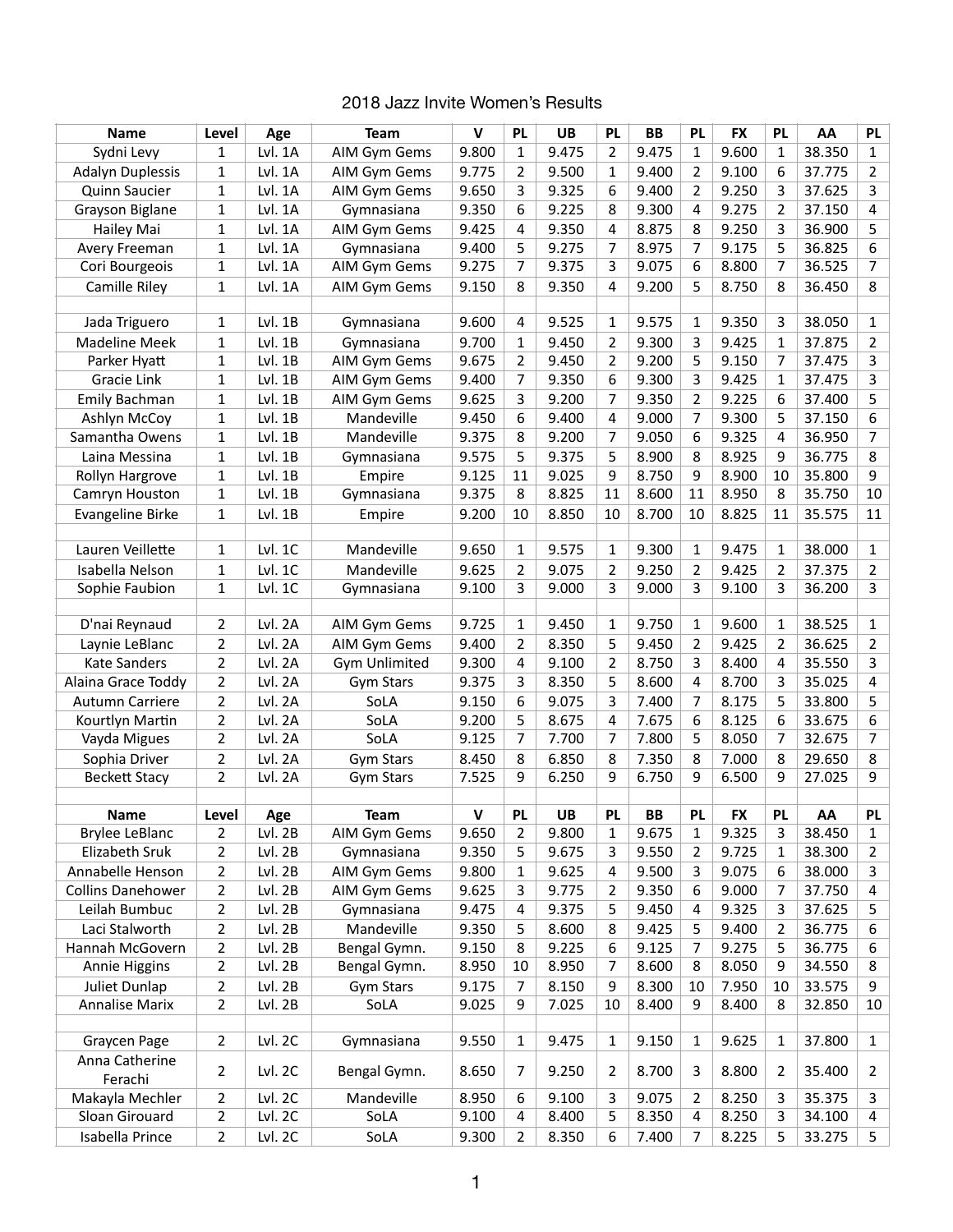| <b>Emily Miller</b>      | 2                                | Lvl. 2C            | SoLA                 | 9.000          | 5              | 8.425          | 4              | 7.800     | 6              | 8.000          | 7              | 33.225           | 6              |
|--------------------------|----------------------------------|--------------------|----------------------|----------------|----------------|----------------|----------------|-----------|----------------|----------------|----------------|------------------|----------------|
| Adyson Kilgore           | $\overline{2}$                   | Lvl. 2C            | SoLA                 | 9.125          | 3              | 6.750          | $\overline{7}$ | 8.300     | 5              | 8.150          | 6              | 32.325           | 7              |
|                          |                                  |                    |                      |                |                |                |                |           |                |                |                |                  |                |
| Amelie Dupuy             | 2                                | Lvl. 2D            | AIM Gym Gems         | 9.825          | 1              | 9.600          | 1              | 9.575     | 2              | 9.300          | 2              | 38.300           | 1              |
| Lydia Talley             | $\overline{2}$                   | Lvl. 2D            | Gymnasiana           | 9.300          | 3              | 9.525          | $\overline{2}$ | 9.600     | 1              | 9.325          | 1              | 37.750           | $\overline{2}$ |
| Sarah Beth Alwood        | $\overline{2}$                   | Lvl. 2D            | Bengal Gymn.         | 9.200          | 5              | 9.500          | 3              | 9.175     | 3              | 9.100          | 3              | 36.975           | 3              |
| Olive Pittman            | $\overline{2}$                   | Lvl. 2D            | Bengal Gymn.         | 9.200          | 5              | 8.975          | 4              | 8.750     | 7              | 8.600          | 6              | 35.525           | 4              |
| Alyssa Howell            | $\overline{2}$                   | Lvl. 2D            | Mandeville           | 9.350          | $\overline{2}$ | 8.650          | 7              | 8.700     | 8              | 8.800          | 4              | 35.500           | 5              |
|                          |                                  |                    |                      |                |                |                |                | 8.800     |                |                |                |                  | 6              |
| Sydney Giardina          | $\overline{2}$<br>$\overline{2}$ | Lvl. 2D<br>Lvl. 2D | Empire               | 8.525<br>9.275 | 11             | 8.950<br>8.725 | 5<br>6         | 8.450     | 4<br>9         | 8.700<br>8.300 | 5<br>8         | 34.975<br>34.750 | 7              |
| Hannah Selinger          | $\overline{2}$                   |                    | Gymn. Energy<br>SoLA |                | 4              |                |                |           | 12             |                | 7              |                  |                |
| <b>Grace Louviere</b>    |                                  | Lvl. 2D            |                      | 9.100          | 7              | 8.225          | 9              | 8.000     |                | 8.400          |                | 33.725           | 8              |
| Makaelyn Clifton         | $\overline{2}$                   | Lvl. 2D            | <b>Gym Stars</b>     | 8.900          | 8              | 8.625          | 8              | 8.200     | 11             | 8.000          | 10             | 33.725           | 8              |
| Ruby Kirwin              | 2                                | Lvl. 2D            | Gymn. Energy         | 8.850          | 9              | 8.000          | 11             | 8.800     | 4              | 8.050          | 9              | 33.700           | 10             |
| Victoria Robinson        | $\overline{2}$                   | Lvl. 2D            | Dreamworks           | 8.650          | 10             | 8.200          | 10             | 8.800     | 4              | 7.850          | 11             | 33.500           | 11             |
| Kallie Birdsong          | $\overline{2}$                   | Lvl. 2D            | Dreamworks           | 8.175          | 12             | 7.000          | 12             | 8.300     | 10             | 6.950          | 12             | 30.425           | 12             |
| <b>Name</b>              | Level                            | Age                | <b>Team</b>          | $\mathbf v$    | <b>PL</b>      | <b>UB</b>      | <b>PL</b>      | <b>BB</b> | <b>PL</b>      | <b>FX</b>      | <b>PL</b>      | AA               | <b>PL</b>      |
| Isabella Duplessis       | $\overline{2}$                   | Lvl. 2E            | Gymnasiana           | 9.400          | 5              | 9.725          | $\mathbf{1}$   | 9.575     | $\overline{2}$ | 9.625          | $\overline{2}$ | 38.325           | $\mathbf{1}$   |
|                          |                                  | Lvl. 2E            | Mandeville           | 9.550          | $\overline{2}$ | 8.925          |                | 9.650     |                | 9.650          | 1              | 37.775           | $\overline{2}$ |
| <b>Sidney Cascio</b>     | $\overline{2}$<br>$\overline{2}$ | Lvl. 2E            | Brook-Lin Ctr.       | 9.575          |                | 9.525          | 7<br>2         | 9.250     | 1<br>5         | 9.100          | 4              | 37.450           | 3              |
| Rayleigh Brogdon         | $\overline{2}$                   | Lvl. 2E            |                      | 9.200          | 1              | 9.275          | $\overline{4}$ | 9.450     |                | 9.300          | 3              | 37.225           |                |
| <b>Avery Allison</b>     |                                  |                    | Brook-Lin Ctr.       |                | 6              |                |                |           | 3              |                |                |                  | 4              |
| <b>Emma Hopkins</b>      | $\overline{2}$                   | Lvl. 2E            | Brook-Lin Ctr.       | 9.450          | 4              | 9.300          | 3              | 9.050     | 6              | 8.600          | 7              | 36.400           | 5              |
| Kylie Hatfield           | $\overline{2}$                   | Lvl. 2E            | SoLA                 | 9.175          | 7              | 8.975          | 6              | 8.900     | 7              | 8.900          | 5              | 35.950           | 6              |
| Rebecca Bordelon         | $\overline{2}$                   | Lvl. 2E            | Gymnasiana           | 9.500          | 3              | 8.275          | 9              | 9.350     | 4              | 8.800          | 6              | 35.925           | 7              |
| <b>Colleen Muller</b>    | $\overline{2}$                   | Lvl. 2E            | Bengal Gymn.         | 8.800          | 8              | 9.050          | 5              | 7.900     | 8              | 8.375          | 8              | 34.125           | 8              |
| <b>Trinitee Hooks</b>    | $\overline{2}$                   | Lvl. 2E            | Dreamworks           | 8.750          | 9              | 8.050          | 10             | 7.900     | 8              | 7.900          | 9              | 32.600           | 9              |
| Jaidyn Clifton           | $\overline{2}$                   | Lvl. 2E            | Gym Stars            | 8.550          | 10             | 8.500          | 8              | 7.800     | 10             | 7.700          | 10             | 32.550           | 10             |
|                          |                                  |                    |                      |                |                |                |                |           |                |                |                |                  |                |
| Marissa Mechler          | $\overline{2}$                   | Lvl. 2F            | Mandeville           | 9.225          | 3              | 9.175          | $\overline{2}$ | 9.150     | 3              | 9.600          | 1              | 37.150           | $\mathbf{1}$   |
| Carmen Durbin            | $\overline{2}$                   | Lvl. 2F            | Brook-Lin Ctr.       | 9.325          | $\mathbf{1}$   | 9.275          | $\mathbf{1}$   | 9.200     | 1              | 8.625          | 3              | 36.425           | $\overline{2}$ |
| <b>Audrey Higgins</b>    | $\overline{2}$                   | Lvl. 2F            | Bengal Gymn.         | 9.300          | $\overline{2}$ | 9.000          | 3              | 9.175     | 2              | 8.650          | $\overline{2}$ | 36.125           | 3              |
| Ella Broussard           | $\overline{2}$                   | Lvl. 2F            | Dreamworks           | 8.775          | 4              | 7.850          | 4              | 8.500     | 4              | 8.325          | 4              | 33.450           | 4              |
| Allie Barbier            | 3                                | Lvl. 3A            | AIM Gym Gems         | 9.850          | 1              | 9.500          | $\overline{2}$ | 9.275     | 5              | 9.575          | 4              | 38.200           | $\mathbf{1}$   |
| <b>Oakley Gremillion</b> | 3                                | Lvl. 3A            | Gymnasiana           | 9.125          | 6              | 9.475          | 3              | 9.800     | 1              | 9.725          | 1              | 38.125           | $2^{\circ}$    |
| Emma Claire              |                                  |                    |                      |                |                |                |                |           |                |                |                |                  |                |
| Courtois                 | 3                                | Lvl. 3A            | AIM Gym Gems         | 9.350          | 4              | 9.550          | $\mathbf{1}$   | 9.475     | 3              | 9.625          | 3              | 38.000           | 3              |
| Leilani Gueniot          | 3                                | Lvl. 3A            | AIM Gym Gems         | 9.600          | $\overline{2}$ | 9.200          | 5              | 9.450     | 4              | 9.725          | 1              | 37.975           | 4              |
| Landon LeBoeuf           | 3                                | Lvl. 3A            | AIM Gym Gems         | 9.450          | 3              | 9.200          | 5              | 9.700     | 2              | 9.550          | 5              | 37.900           | 5              |
| <b>Emilee Elmore</b>     | 3                                | Lvl. 3A            | <b>First City</b>    | 9.350          | 4              | 9.200          | 5              | 9.050     | 6              | 9.150          | 7              | 36.750           | 6              |
| Kimberly McKnight        | 3                                | Lvl. 3A            | AIM Gym Gems         | 9.050          | $\overline{7}$ | 9.350          | 4              | 8.575     | 8              | 9.200          | 6              | 36.175           | 7              |
| Kenzie Kanitz            | 3                                | Lvl. 3A            | Gym Stars            | 9.000          | 8              | 7.700          | 8              | 8.800     | 7              | 8.750          | 8              | 34.250           | 8              |
|                          |                                  |                    |                      |                |                |                |                |           |                |                |                |                  |                |
| Celia Piazza             | 3                                | Lvl. 3B            | AIM Gym Gems         | 9.875          | $\mathbf{1}$   | 9.700          | $\mathbf{1}$   | 9.475     | 1              | 9.500          | $\mathbf{1}$   | 38.550           | $\mathbf{1}$   |
| Suzanne Ash              | 3                                | Lvl. 3B            | AIM Gym Gems         | 9.525          | $\overline{2}$ | 9.575          | $\overline{2}$ | 9.300     | 3              | 9.450          | 3              | 37.850           | $\overline{2}$ |
| Emma Klaire              |                                  |                    |                      |                |                |                |                |           |                |                |                |                  |                |
| Freeman                  | 3                                | Lvl. 3B            | AIM Gym Gems         | 9.325          | 3              | 9.350          | $\overline{a}$ | 9.475     | 1              | 9.175          | 9              | 37.325           | 3              |
| Ava Viator               | 3                                | Lvl. 3B            | Acadiana             | 9.200          | 4              | 9.250          | 6              | 9.150     | 5              | 9.350          | 6              | 36.950           | 4              |
| McKenna LeBlanc          | 3                                | Lvl. 3B            | Bengal Gymn.         | 8.800          | 8              | 9.300          | 5              | 8.850     | 8              | 9.300          | 7              | 36.250           | 5              |
| Anna Firth               | 3                                | Lvl. 3B            | <b>First City</b>    | 9.050          | 5              | 8.700          | 12             | 8.925     | 7              | 9.400          | 5              | 36.075           | 6              |
| Myle Lyles               | 3                                | Lvl. 3B            | <b>First City</b>    | 8.575          | 12             | 9.050          | 9              | 9.175     | 4              | 9.275          | 8              | 36.075           | 6              |
| Kaylee Parker            | 3                                | Lvl. 3B            | Bengal Gymn.         | 8.900          | $\overline{7}$ | 9.125          | 8              | 8.600     | 10             | 9.425          | 4              | 36.050           | 8              |
| <b>Ainsley Battle</b>    | 3                                | Lvl. 3B            | Bengal Gymn.         | 8.700          | $11\,$         | 9.375          | 3              | 8.650     | 9              | 9.150          | 10             | 35.875           | 9              |
| Anabelle Morgan          | 3                                | Lvl. 3B            | Bengal Gymn.         | 9.000          | 6              | 9.000          | 11             | 9.100     | 6              | 8.700          | 12             | 35.800           | $10\,$         |
| Madeline Langlois        | 3                                | Lvl. 3B            | Bengal Gymn.         | 8.725          | 10             | 9.150          | $\overline{7}$ | 8.325     | 11             | 9.500          | 1              | 35.700           | 11             |
| Mataya Barber            | 3                                | Lvl. 3B            | Bengal Gymn.         | 8.800          | 8              | 9.025          | 10             | 8.025     | 12             | 8.750          | 11             | 34.600           | 12             |
|                          |                                  |                    |                      |                |                |                |                |           |                |                |                |                  |                |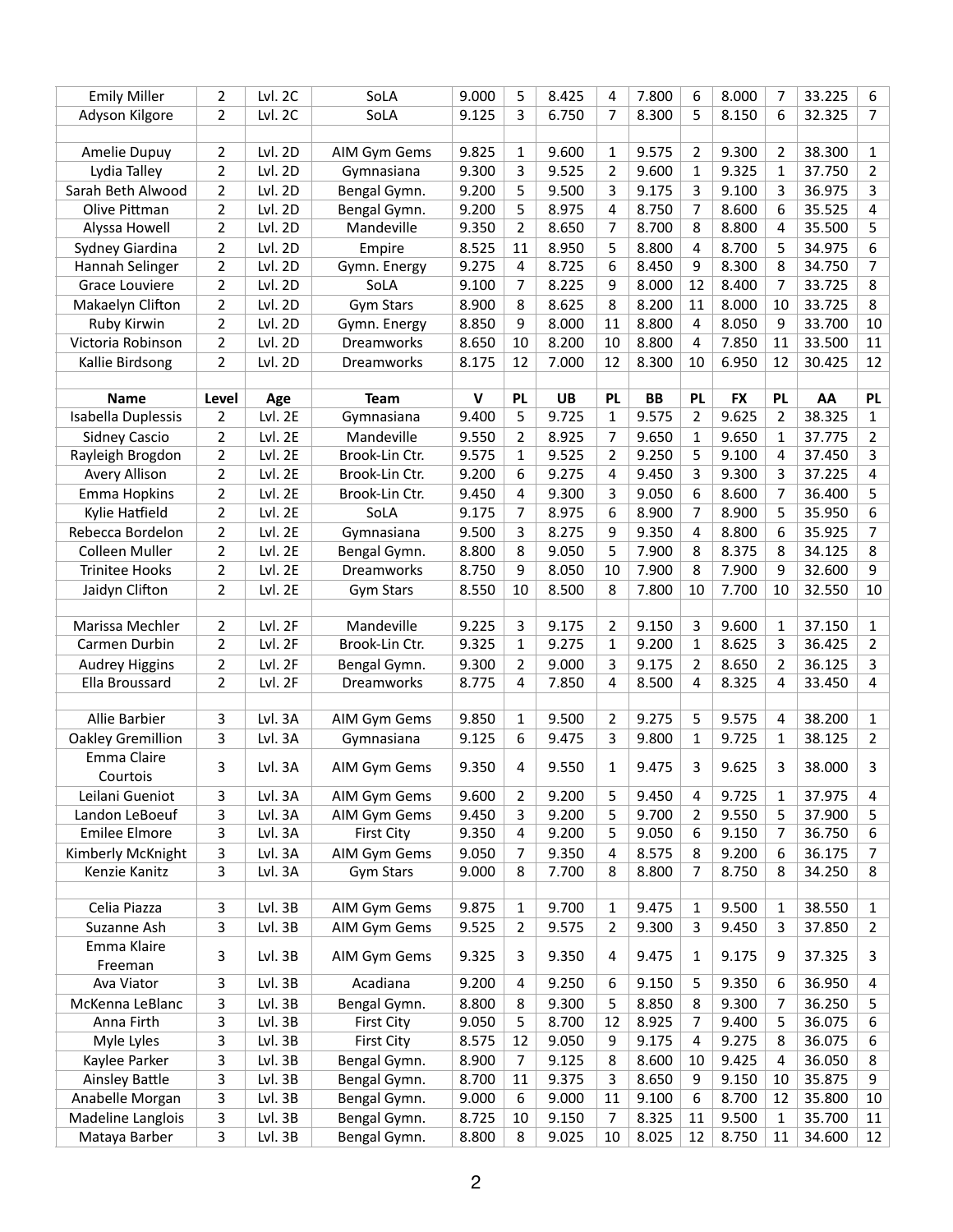| <b>Name</b>               | Level | Age     | <b>Team</b>          | $\mathbf v$ | <b>PL</b>      | <b>UB</b> | <b>PL</b>      | <b>BB</b> | <b>PL</b>      | <b>FX</b> | <b>PL</b>      | AA     | <b>PL</b>      |
|---------------------------|-------|---------|----------------------|-------------|----------------|-----------|----------------|-----------|----------------|-----------|----------------|--------|----------------|
| Ashton Lyngass            | 3     | Lvl. 3C | AIM Gym Gems         | 9.625       | $\overline{2}$ | 9.600     | $\overline{2}$ | 9.650     | $\overline{2}$ | 9.750     | 1              | 38.625 | $\mathbf{1}$   |
| Parker LeDuff             | 3     | Lvl. 3C | AIM Gym Gems         | 9.725       | $\mathbf{1}$   | 9.425     | 3              | 9.700     | 1              | 9.575     | 3              | 38.425 | 2              |
| Hannah Pittman            | 3     | Lvl. 3C | Gymnasiana           | 9.550       | 3              | 9.675     | 1              | 9.175     | 4              | 9.625     | 2              | 38.025 | 3              |
| Megan Likovetz            | 3     | Lvl. 3C | <b>First City</b>    | 9.100       | 7              | 9.400     | 4              | 9.200     | 3              | 9.350     | 4              | 37.050 | 4              |
| Chloe Cogan               | 3     | Lvl. 3C | Mandeville           | 9.500       | 4              | 9.100     | 6              | 8.900     | 6              | 9.350     | 4              | 36.850 | 5              |
| <b>Aubrey Madere</b>      | 3     | Lvl. 3C | AIM Gym Gems         | 9.425       | 5              | 9.250     | 5              | 9.150     | 5              | 8.925     | 9              | 36.750 | 6              |
| Jada Poirrier             | 3     | Lvl. 3C | Gymnasiana           | 8.850       | 9              | 9.100     | 6              | 8.725     | 7              | 9.200     | 7              | 35.875 | 7              |
| Parker Brown              | 3     | Lvl. 3C | <b>First City</b>    | 9.175       | 6              | 8.850     | 11             | 8.550     | 9              | 9.050     | 8              | 35.625 | 8              |
| Isabella Hill             | 3     | Lvl. 3C | American Gymn.       | 8.750       | 10             | 8.950     | 9              | 8.625     | 8              | 9.225     | 6              | 35.550 | 9              |
| Addyson Pourciau          | 3     | Lvl. 3C | Bengal Gymn.         | 8.975       | 8              | 9.000     | 8              | 8.450     | 10             | 8.850     | 10             | 35.275 | 10             |
| Bryleigh Bergeron         | 3     | Lvl. 3C | <b>Gym Unlimited</b> | 8.400       | 12             | 8.925     | 10             | 7.950     | 12             | 8.650     | 11             | 33.925 | 11             |
| Alexis Dittmer            | 3     | Lvl. 3C | <b>First City</b>    | 8.700       | 11             | 8.200     | 12             | 8.375     | 11             | 8.475     | 12             | 33.750 | 12             |
|                           |       |         |                      |             |                |           |                |           |                |           |                |        |                |
| Avaree Kleinpeter         | 3     | Lvl. 3D | Mandeville           | 9.075       | 3              | 9.325     | $\overline{2}$ | 9.475     | 1              | 9.450     | 1              | 37.325 | $\mathbf{1}$   |
| <b>Gracie Suire</b>       | 3     | Lvl. 3D | SoLA                 | 9.575       | 1              | 9.450     | $\mathbf{1}$   | 9.350     | 2              | 8.900     | 6              | 37.275 | $\overline{2}$ |
| Josephine Kelly           | 3     | Lvl. 3D | American Gymn.       | 9.300       | $\overline{2}$ | 9.025     | 5              | 9.100     | 3              | 9.125     | 3              | 36.550 | 3              |
| <b>Trista Folse</b>       | 3     | Lvl. 3D | <b>Gym Unlimited</b> | 8.775       | 5              | 9.225     | 3              | 9.000     | 5              | 9.075     | 4              | 36.075 | 4              |
| <b>Bryley Cook</b>        | 3     | Lvl. 3D | <b>First City</b>    | 8.750       | 6              | 8.975     | 6              | 9.075     | 4              | 8.925     | 5              | 35.725 | 5              |
| Caitlyn Deaton            | 3     | Lvl. 3D | Empire               | 9.000       | 4              | 8.950     | 7              | 8.650     | 7              | 8.875     | 7              | 35.475 | 6              |
| Hannah Doodman            | 3     | Lvl. 3D | <b>First City</b>    | 8.725       | 7              | 8.400     | 8              | 8.800     | 6              | 9.200     | $\overline{2}$ | 35.125 | 7              |
| Evelyn Raykiewicz         | 3     | Lvl. 3D | Mandeville           | 8.650       | 8              | 9.075     | 4              | 8.550     | 8              | 8.750     | 8              | 35.025 | 8              |
|                           |       |         |                      |             |                |           |                |           |                |           |                |        |                |
| <b>Trennedy Winters</b>   | 3     | Lvl. 3E | Gymnasiana           | 9.425       | 1              | 9.425     | $\overline{2}$ | 9.725     | 1              | 9.375     | 4              | 37.950 | $\mathbf{1}$   |
| Camille Schoeffler        | 3     | Lvl. 3E | Acadiana             | 9.375       | 2              | 9.550     | 1              | 9.225     | 4              | 9.575     | 2              | 37.725 | 2              |
| <b>Timyah Lige</b>        | 3     | Lvl. 3E | Gymnasiana           | 9.000       | 6              | 8.950     | 6              | 9.675     | 2              | 9.750     | 1              | 37.375 | 3              |
| <b>Alexis Sulzer</b>      | 3     | Lvl. 3E | Mandeville           | 9.175       | 4              | 9.250     | 5              | 9.375     | 3              | 9.500     | 3              | 37.300 | 4              |
| Ella Crochet              | 3     | Lvl. 3E | SoLA                 | 9.175       | 4              | 9.400     | 3              | 9.150     | 5              | 9.025     | 6              | 36.750 | 5              |
| Kyndall Caraway           | 3     | Lvl. 3E | <b>First City</b>    | 9.250       | 3              | 8.775     | 8              | 8.900     | 8              | 9.200     | 5              | 36.125 | 6              |
| <b>Ella Samders</b>       | 3     | Lvl. 3E | <b>Gym Unlimited</b> | 8.750       | 9              | 9.300     | $\overline{4}$ | 8.475     | 9              | 8.950     | 7              | 35.475 | 7              |
| Dorothy Foulser           | 3     | Lvl. 3E | Gymn. Energy         | 8.800       | 7              | 8.825     | 7              | 8.925     | $\overline{7}$ | 8.900     | 8              | 35.450 | 8              |
| Liliana Harris            | 3     | Lvl. 3E | Dreamworks           | 8.800       | 7              | 8.450     | 10             | 9.025     | 6              | 8.550     | 10             | 34.825 | 9              |
| <b>Maci Gaines</b>        | 3     | Lvl. 3E | <b>Gym Stars</b>     | 8.550       | 10             | 8.500     | 9              | 8.275     | 10             | 8.700     | 9              | 34.025 | 10             |
|                           |       |         |                      |             |                |           |                |           |                |           |                |        |                |
| <b>Scarlett Petticrew</b> | 3     | Lvl. 3F | Acadiana             | 9.050       | $\overline{2}$ | 9.475     | $\mathbf{1}$   | 9.000     | 3              | 9.275     | $\overline{2}$ | 36.800 | $\mathbf{1}$   |
| Sofia Elliott             | 3     | Lvl. 3F | SoLA                 | 9.325       | $\mathbf{1}$   | 8.850     | $\overline{4}$ | 9.225     | $\mathbf{1}$   | 9.300     | 1              | 36.700 | $\overline{2}$ |
| Jayla May                 | 3     | Lvl. 3F | <b>Gym Unlimited</b> | 8.625       | 4              | 9.125     | 2              | 8.500     | 5              | 9.050     | 3              | 35.300 | 3              |
| Grace Zeringue            | 3     | Lvl. 3F | SoLA                 | 8.650       | 3              | 8.500     | 5              | 9.175     | $\overline{2}$ | 8.800     | 4              | 35.125 | $\overline{4}$ |
| Clara Gretsinger          | 3     | Lvl. 3F | Gymn. Energy         | 8.550       | 5              | 9.000     | 3              | 8.675     | 4              | 8.175     | 5              | 34.400 | 5              |
|                           |       |         |                      |             |                |           |                |           |                |           |                |        |                |
| <b>Name</b>               | Level | Age     | <b>Team</b>          | $\mathbf v$ | <b>PL</b>      | <b>UB</b> | <b>PL</b>      | <b>BB</b> | <b>PL</b>      | <b>FX</b> | <b>PL</b>      | AA     | <b>PL</b>      |
| Saniya Reado              | 3     | Lvl. 3G | Gymnasiana           | 9.100       | 3              | 8.300     | $\overline{7}$ | 9.450     | $\mathbf{1}$   | 9.650     | 1              | 36.500 | $\mathbf{1}$   |
| <b>Brooke Perkins</b>     | 3     | Lvl. 3G | Dreamworks           | 9.300       | 1              | 9.250     | 1              | 8.800     | 6              | 9.125     | 4              | 36.475 | 2              |
| Vivienne Guilbault        | 3     | Lvl. 3G | American Gymn.       | 9.225       | $\overline{2}$ | 8.700     | $\overline{4}$ | 9.000     | $\overline{2}$ | 9.275     | 2              | 36.200 | 3              |
| Casie Bergeron            | 3     | Lvl. 3G | <b>Gym Unlimited</b> | 8.650       | 8              | 9.050     | 2              | 8.950     | 4              | 8.850     | 5              | 35.500 | 4              |
| Jessica Brantley          | 3     | Lvl. 3G | American Gymn.       | 8.750       | 5              | 8.875     | 3              | 9.000     | $\overline{2}$ | 8.700     | 6              | 35.325 | 5              |
| Lindsay Detzler           | 3     | Lvl. 3G | American Gymn.       | 8.875       | 4              | 8.300     | $\overline{7}$ | 8.875     | 5              | 9.200     | 3              | 35.250 | 6              |
| Isabella Norwood          | 3     | Lvl. 3G | <b>First City</b>    | 8.700       | $\overline{7}$ | 8.475     | 6              | 7.650     | 7              | 8.500     | 9              | 33.325 | $\overline{7}$ |
| Aashi Bell                | 3     | Lvl. 3G | American Gymn.       | 8.650       | 8              | 8.550     | 5              | 7.350     | 8              | 8.675     | 7              | 33.225 | 8              |
| Sarah Michael             | 3     | Lvl. 3G | Dreamworks           | 8.750       | 5              | 7.500     | 9              | 7.125     | 9              | 8.600     | 8              | 31.975 | 9              |
| Hans                      |       |         |                      |             |                |           |                |           |                |           |                |        |                |
|                           |       |         |                      |             |                |           |                |           |                |           |                |        |                |
| Kate Kuykendalll          | 3     | Lvl. 3H | Dreamworks           | 8.900       | $\overline{2}$ | 9.000     | $\overline{2}$ | 9.275     | 1              | 9.025     | $\overline{2}$ | 36.200 | $\mathbf{1}$   |
| Annaliese Baltierra       | 3     | Lvl. 3H | American Gymn.       | 8.500       | 7              | 9.350     | $\mathbf{1}$   | 8.875     | 5              | 9.175     | 1              | 35.900 | $\overline{2}$ |
| Kayleigh Clark            | 3     | Lvl. 3H | <b>First City</b>    | 8.600       | 5              | 8.825     | 3              | 8.925     | 4              | 8.925     | 3              | 35.275 | 3              |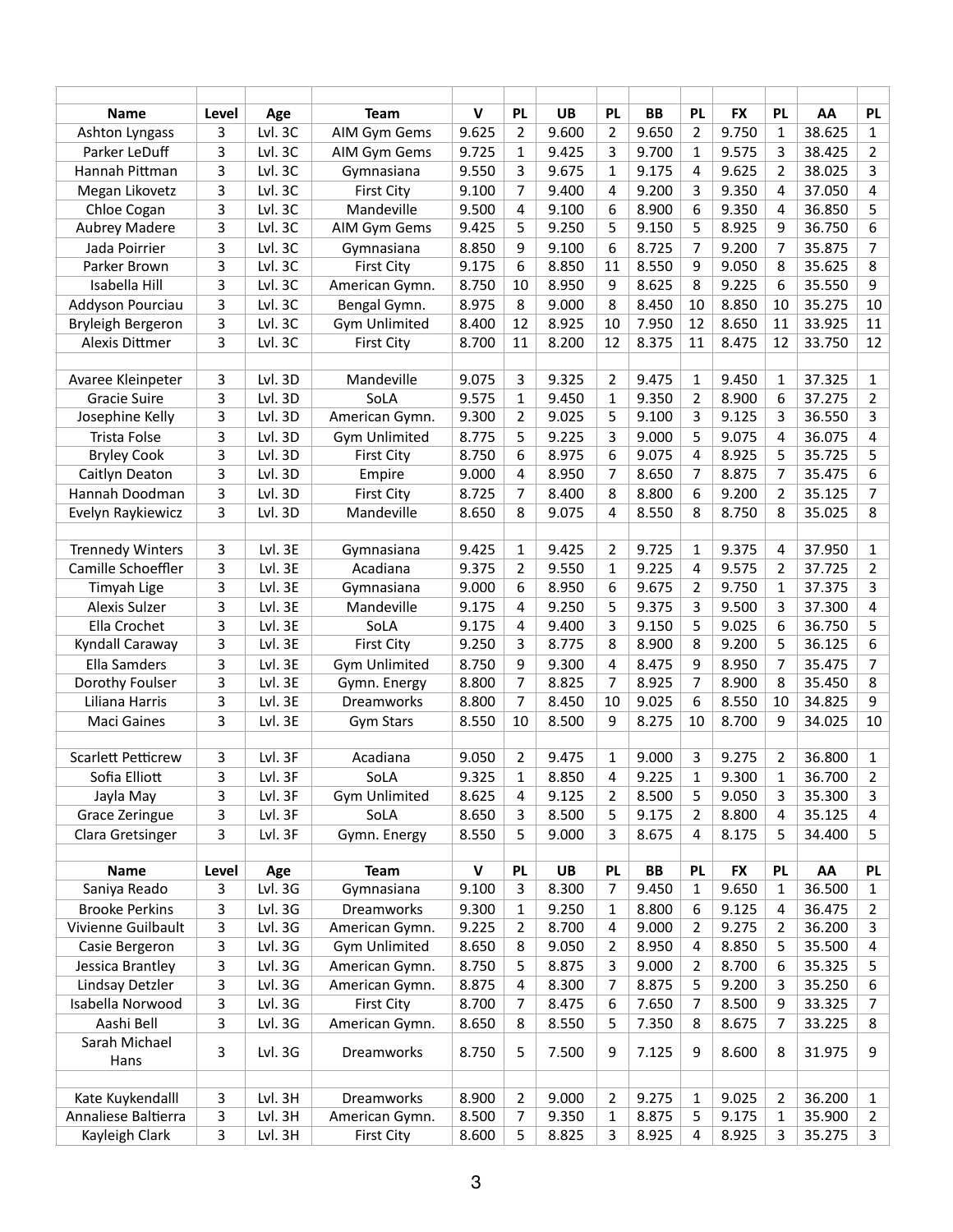| Briana Berteau          | 3     | Lvl. 3H | Empire              | 8.800        | 3            | 8.500     | 6              | 9.150     | 2              | 8.775     | 7         | 35.225 | 4            |
|-------------------------|-------|---------|---------------------|--------------|--------------|-----------|----------------|-----------|----------------|-----------|-----------|--------|--------------|
| Lexi Pannunzio          | 3     | Lvl. 3H | <b>First City</b>   | 9.075        | 1            | 8.600     | 5              | 8.550     | $\overline{7}$ | 8.800     | 5         | 35.025 | 5            |
| Brianna Henry           | 3     | Lvl. 3H | <b>First City</b>   | 8.500        | 7            | 7.850     | 8              | 9.125     | 3              | 8.800     | 5         | 34.275 | 6            |
| Kyleigh Guyer           | 3     | Lvl. 3H | Dreamworks          | 8.600        | 5            | 8.100     | 7              | 8.850     | 6              | 8.675     | 8         | 34.225 | 7            |
| Corbyn Stacy            | 3     | Lvl. 3H | <b>Gym Stars</b>    | 8.750        | 4            | 8.750     | 4              | 7.500     | 8              | 8.900     | 4         | 33.900 | 8            |
|                         |       |         |                     |              |              |           |                |           |                |           |           |        |              |
| Sarah Vitter            | 3     | Lvl.3J  | Mandeville          | 9.150        | 3            | 9.450     | $\mathbf{1}$   | 9.500     | 1              | 9.475     | 1         | 37.575 | 1            |
| Ashleigh Hoggle         | 3     | Lvl.3J  | Mandeville          | 9.250        | $\mathbf{1}$ | 9.425     | $\overline{2}$ | 9.250     | 3              | 9.275     | 2         | 37.200 | 2            |
| Ocian Ordonez           | 3     | Lvl.3J  | Empire              | 9.200        | 2            | 8.850     | 6              | 9.375     | 2              | 9.175     | 3         | 36.600 | 3            |
| Camille McIntyre        | 3     | Lvl.3J  | Mandeville          | 8.900        | 4            | 9.200     | 3              | 8.700     | 7              | 9.050     | 4         | 35.850 | 4            |
| Victoria Wariner        | 3     | Lvl.3J  | Dreamworks          | 8.700        | 7            | 9.100     | 4              | 8.950     | 4              | 9.000     | 5         | 35.750 | 5            |
|                         |       |         |                     |              |              |           |                |           |                |           |           |        |              |
| Jaden Fusia             | 3     | Lvl.3J  | Dreamworks          | 8.900        | 4            | 9.100     | 4              | 8.750     | 6              | 8.800     | 6         | 35.550 | 6            |
| <b>Brooke Godwin</b>    | 3     | Lvl. 3J | <b>First City</b>   | 8.725        | 6            | 8.650     | 7              | 8.850     | 5              | 8.725     | 7         | 34.950 | 7            |
|                         |       | Lvl. 4A |                     |              |              |           |                |           |                |           |           |        |              |
| Peyton Lambert          | 4     |         | AIM Gym Gems        | 9.400        | 1            | 9.125     | 4              | 9.875     | 1              | 9.650     | 1         | 38.050 | 1            |
| Millie LeBoeuf          | 4     | Lvl. 4A | Gymnasiana          | 9.300        | 2            | 9.350     | 1              | 9.425     | 5              | 9.475     | 2         | 37.550 | 2            |
| <b>Summer Slaton</b>    | 4     | Lvl. 4A | Bengal Gymn.        | 8.825        | 4            | 9.350     | $\mathbf{1}$   | 9.525     | $\overline{2}$ | 9.300     | 4         | 37.000 | 3            |
| Sarah Slaton            | 4     | Lvl. 4A | Bengal Gymn.        | 8.800        | 5            | 9.300     | 3              | 9.475     | 3              | 9.225     | 6         | 36.800 | 4            |
| Lylah Plaisance         | 4     | Lvl. 4A | Bengal Gymn.        | 8.650        | 7            | 9.075     | 5              | 9.350     | 6              | 9.375     | 3         | 36.450 | 5            |
| Kyndall Landry          | 4     | Lvl. 4A | AIM Gym Gems        | 9.000        | 3            | 8.600     | 7              | 9.475     | 3              | 9.200     | 7         | 36.275 | 6            |
| Camille Romero          | 4     | Lvl. 4A | Acadiana            | 8.700        | 6            | 8.150     | 8              | 9.175     | 7              | 9.250     | 5         | 35.275 | 7            |
| <b>Bailey Ballero</b>   | 4     | Lvl. 4A | <b>First City</b>   | 8.225        | 8            | 8.725     | 6              | 9.050     | 8              | 8.800     | 9         | 34.800 | 8            |
| Brooklyn Ray            | 4     | Lvl. 4A | <b>First City</b>   | 8.050        | 9            | 7.550     | 9              | 8.225     | 9              | 9.050     | 8         | 32.875 | 9            |
|                         |       |         |                     |              |              |           |                |           |                |           |           |        |              |
| <b>Name</b>             | Level | Age     | <b>Team</b>         | $\mathsf{v}$ | <b>PL</b>    | <b>UB</b> | <b>PL</b>      | <b>BB</b> | <b>PL</b>      | <b>FX</b> | <b>PL</b> | AA     | <b>PL</b>    |
| <b>Bailey Reese</b>     | 4     | Lvl. 4B | <b>First City</b>   | 9.025        | $\mathbf{1}$ | 9.400     | $\mathbf{1}$   | 9.450     | $\mathbf{1}$   | 9.650     | 1         | 37.525 | $\mathbf{1}$ |
| Olivia Martin           | 4     | Lvl. 4B | <b>First City</b>   | 8.200        | 5            | 8.425     | 4              | 8.975     | 6              | 9.500     | 2         | 35.100 | 2            |
| Abby Whitsitt           | 4     | Lvl. 4B | American Gymn.      | 7.800        | 9            | 8.600     | 2              | 9.100     | 2              | 9.150     | 3         | 34.650 | 3            |
| Makenna Davis           | 4     | Lvl. 4B | American Gymn.      | 8.400        | 4            | 7.950     | 5              | 9.075     | 3              | 9.025     | 5         | 34.450 | 4            |
| Emma English            | 4     | Lvl. 4B | <b>First City</b>   | 8.200        | 5            | 8.500     | 3              | 8.800     | 8              | 8.825     | 9         | 34.325 | 5            |
| Katelyn Phan            | 4     | Lvl. 4B | CG's Gymn.          | 8.150        | 7            | 7.900     | 6              | 9.000     | 5              | 8.850     | 7         | 33.900 | 6            |
| <b>Bailee McCoy</b>     | 4     | Lvl. 4B | CG's Gymn.          | 8.525        | 3            | 7.700     | 7              | 8.525     | 10             | 9.000     | 6         | 33.750 | 7            |
| Lillian Isecke          | 4     | Lvl. 4B | American Gymn.      | 8.050        | 8            | 7.100     | 8              | 9.075     | 3              | 8.850     | 7         | 33.075 | 8            |
| Brooke Kniola           | 4     | Lvl. 4B | Sterling Gym. Acad. | 5.000        | 10           | 6.700     | q              | 8.875     | 7              | 8.750     | 10        | 29.325 | q            |
| Payton Mangayay         | 4     | Lvl. 4B | Sterling Gym. Acad. | 8.700        | 2            | 0.000     | 10             | 8.550     | 9              | 9.150     | 3         | 26.400 | 10           |
|                         |       |         |                     |              |              |           |                |           |                |           |           |        |              |
| Hannah Hernandez        | 4     | Lvl. 4C | AIM Gym Gems        | 9.150        | 3            | 8.800     | 5              | 9.625     | 1              | 9.525     | 1         | 37.100 | 1            |
| Evan Morton             | 4     | Lvl. 4C | AIM Gym Gems        | 9.200        | 1            | 9.250     | 2              | 9.100     | 5              | 9.325     | 3         | 36.875 | 2            |
| Emma Slye               | 4     | Lvl. 4C | Mandeville          | 9.075        | 5            | 9.275     | 1              | 9.275     | 2              | 9.250     | 4         | 36.875 | 2            |
| <b>Camille Funes</b>    | 4     | Lvl. 4C | Bengal Gymn.        | 8.800        | 8            | 9.100     | 3              | 9.175     | 4              | 9.450     | 2         | 36.525 | 4            |
| Cambree Klein           | 4     | Lvl. 4C | <b>First City</b>   | 9.175        | 2            | 8.950     | 4              | 8.825     | 8              | 8.900     | 7         | 35.850 | 5            |
| <b>Audrey Guilbeaux</b> | 4     | Lvl. 4C | American Gymn.      | 8.825        | 7            | 8.525     | 8              | 9.200     | 3              | 9.200     | 6         | 35.750 | 6            |
|                         |       |         |                     |              |              |           |                |           |                |           |           |        |              |
| Lauren Muscat           | 4     | Lvl. 4C | American Gymn.      | 8.850        | 6            | 8.300     | 9              | 9.100     | 5              | 9.225     | 5         | 35.475 | 7            |
| Ella Burgett            | 4     | Lvl. 4C | AIM Gym Gems        | 8.450        | 9            | 8.550     | $\overline{7}$ | 8.850     | 7              | 8.850     | 8         | 34.700 | 8            |
| Mattie Clennon          | 4     | Lvl. 4C | <b>Gym Stars</b>    | 9.150        | 3            | 8.300     | 9              | 8.350     | 11             | 8.575     | 11        | 34.375 | 9            |
| Shiloh Prince           | 4     | Lvl. 4C | <b>First City</b>   | 7.700        | 11           | 8.575     | 6              | 8.425     | 10             | 8.825     | 9         | 33.525 | 10           |
| Kylee Reeves            | 4     | Lvl. 4C | Dreamworks          | 8.150        | 10           | 7.350     | 11             | 8.550     | 9              | 8.800     | 10        | 32.850 | 11           |
|                         |       |         |                     |              |              |           |                |           |                |           |           |        |              |
| Ashley McKnight         | 4     | Lvl. 4D | AIM Gym Gems        | 9.275        | 3            | 9.425     | 1              | 9.775     | 1              | 9.475     | 2         | 37.950 | 1            |
| Katherine Vogel         | 4     | Lvl. 4D | Mandeville          | 9.475        | 2            | 9.050     | 5              | 9.550     | 3              | 9.575     | 1         | 37.650 | 2            |
| Imani Steib             | 4     | Lvl. 4D | AIM Gym Gems        | 9.025        | 5            | 9.100     | 3              | 9.650     | $\overline{2}$ | 9.300     | 3         | 37.075 | 3            |
| Addyson Faulk           | 4     | Lvl. 4D | CG's Gymn.          | 8.625        | 6            | 9.275     | 2              | 9.225     | 4              | 8.925     | 8         | 36.050 | 4            |
| Tayler Brown            | 4     | Lvl. 4D | CG's Gymn.          | 8.600        | 7            | 8.900     | 6              | 8.900     | 5              | 8.975     | 7         | 35.375 | 5            |
| Abigail Leary           | 4     | Lvl. 4D | Mandeville          | 8.450        | 9            | 8.650     | $\overline{7}$ | 8.750     | 6              | 8.900     | 9         | 34.750 | 6            |
| Kayla Raines            | 4     | Lvl. 4D | American Gymn.      | 9.175        | 4            | 7.400     | 11             | 8.650     | 8              | 9.300     | 3         | 34.525 | 7            |
| Olivia McFarland        | 4     | Lvl. 4D | Memphis Pt.         | 8.200        | 11           | 7.750     | 9              | 8.650     | 8              | 9.300     | 3         | 33.900 | 8            |
|                         |       |         |                     |              |              |           |                |           |                |           |           |        |              |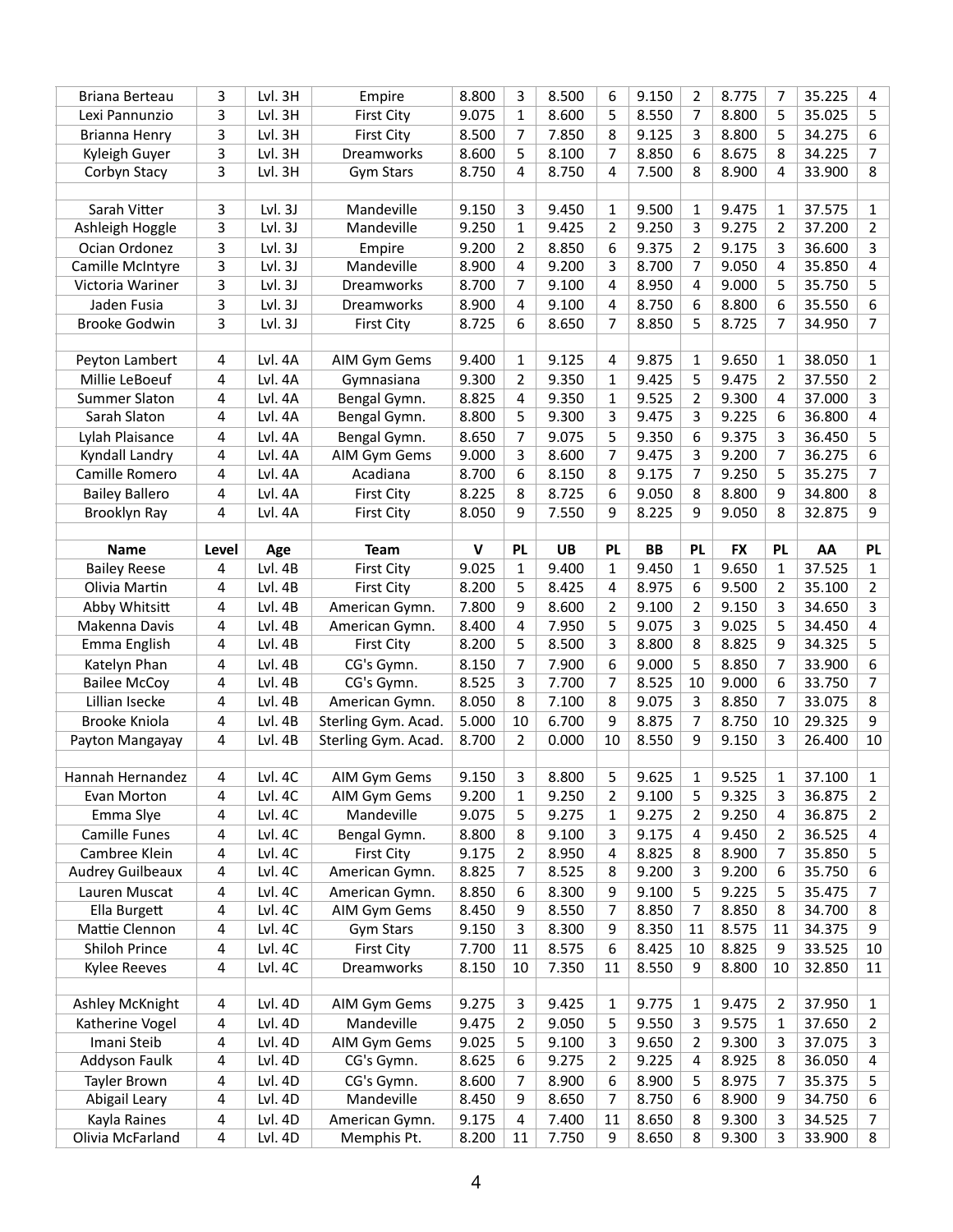| <b>Brooklyn Shadley</b> | 4              | Lvl. 4D | American Gymn.       | 8.550        | 8              | 7.900     | 8              | 8.300     | 11             | 8.875     | 10        | 33.625 | 9            |
|-------------------------|----------------|---------|----------------------|--------------|----------------|-----------|----------------|-----------|----------------|-----------|-----------|--------|--------------|
| Jamie Adkins            | 4              | Lvl. 4D | Dreamworks           | 8.350        | 10             | 7.350     | 12             | 8.750     | 6              | 9.100     | 6         | 33.550 | 10           |
| Samantha Padilla        | 4              | Lvl. 4D | SoLA                 | 8.200        | 11             | 7.700     | 10             | 8.550     | 10             | 8.775     | 11        | 33.225 | 11           |
| <b>Addison Person</b>   | $\overline{4}$ | Lvl. 4D | Gymnasiana           | 9.500        | $\mathbf{1}$   | 9.100     | 3              | 8.075     | 12             | 6.500     | 12        | 33.175 | 12           |
|                         |                |         |                      |              |                |           |                |           |                |           |           |        |              |
| Hannah Tilley           | 4              | Lvl. 4E | <b>First City</b>    | 9.625        | 1              | 9.275     | $\mathbf{1}$   | 9.275     | 2              | 9.500     | 1         | 37.675 | 1            |
| Nia Brown               | 4              | Lvl. 4E | AIM Gym Gems         | 9.125        | $\overline{2}$ | 9.225     | $\overline{2}$ | 9.275     | $\overline{2}$ | 9.400     | 4         | 37.025 | 2            |
| <b>Austin Thomas</b>    | 4              | Lvl. 4E | <b>First City</b>    | 8.850        | 3              | 9.200     | 3              | 8.650     | 7              | 9.450     | 3         | 36.150 | 3            |
| Emma Howard             | 4              | Lvl. 4E | Empire               | 7.700        | 8              | 8.650     | 4              | 9.475     | 1              | 9.475     | 2         | 35.300 | 4            |
| <b>Emily Collins</b>    | 4              | Lvl. 4E | Gym Stars            | 8.850        | 3              | 8.400     | 5              | 8.700     | 6              | 9.200     | 6         | 35.150 | 5            |
| Kaylee Smith            | 4              | Lvl. 4E | Mandeville           | 8.650        | 5              | 7.850     | 6              | 8.400     | 9              | 9.350     | 5         | 34.250 | 6            |
| Sarah Limbaugh          | 4              | Lvl. 4E | Memphis Pt.          | 8.350        | 7              | 7.750     | 7              | 9.100     | 4              | 8.700     | 9         | 33.900 | 7            |
| <b>Alexis Powell</b>    | 4              | Lvl. 4E | CG's Gymn.           | 8.450        | 6              | 7.450     | 8              | 8.550     | 8              | 8.900     | 8         | 33.350 | 8            |
| Samantha Dick           | 4              | Lvl. 4E | Sterling Gym. Acad.  | 7.350        | 9              | 7.000     | 10             | 8.850     | 5              | 9.125     | 7         | 32.325 | 9            |
| <b>Campbell Ross</b>    | $\overline{4}$ | Lvl. 4E | <b>First City</b>    | 7.050        | 10             | 7.300     | 9              | 8.250     | 10             | 8.550     | 10        | 31.150 | 10           |
|                         |                |         |                      |              |                |           |                |           |                |           |           |        |              |
| <b>Name</b>             | Level          | Age     | <b>Team</b>          | $\mathsf{V}$ | <b>PL</b>      | <b>UB</b> | <b>PL</b>      | <b>BB</b> | PL             | <b>FX</b> | <b>PL</b> | AA     | <b>PL</b>    |
| Ocean Kaltz             | 4              | Lvl. 4F | American Gymn.       | 9.450        | $\mathbf{1}$   | 8.450     | 4              | 9.325     | $\mathbf{1}$   | 9.325     | 3         | 36.550 | 1            |
| Kaleigh Garner          | 4              | Lvl. 4F | CG's Gymn.           | 8.150        | 7              | 9.250     | $\mathbf{1}$   | 9.000     | 5              | 9.425     | 2         | 35.825 | 2            |
| Paris France            | 4              | Lvl. 4F | American Gymn.       | 8.975        | $\overline{2}$ | 8.000     | 7              | 9.250     | 3              | 9.250     | 4         | 35.475 | 3            |
| <b>Emily Phan</b>       | 4              | Lvl. 4F | CG's Gymn.           | 8.500        | 4              | 8.100     | 5              | 9.150     | 4              | 9.050     | 6         | 34.800 | 4            |
| Olivia Burr             | 4              | Lvl. 4F | American Gymn.       | 8.500        | 4              | 7.250     | 8              | 9.300     | 2              | 9.625     | 1         | 34.675 | 5            |
| Madeline Payne          | 4              | Lvl. 4F | Memphis Pt.          | 8.650        | 3              | 8.500     | 3              | 8.825     | 6              | 8.650     | 8         | 34.625 | 6            |
| Lucia Grillot           | 4              | Lvl. 4F | Empire               | 8.000        | 8              | 8.675     | $\overline{2}$ | 8.775     | 8              | 9.100     | 5         | 34.550 | 7            |
| Sofia Bonano            | 4              | Lvl. 4F | Mandeville           | 8.300        | 6              | 8.100     | 5              | 8.825     | 6              | 8.425     | 9         | 33.650 | 8            |
| <b>Trinity Edwards</b>  | $\overline{4}$ | Lvl. 4F | <b>First City</b>    | 7.900        | 9              | 6.100     | 9              | 8.625     | 9              | 8.975     | 7         | 31.600 | 9            |
|                         |                |         |                      |              |                |           |                |           |                |           |           |        |              |
| Jozie Eubanks           | 4              | Lvl. 4G | AIM Gym Gems         | 8.875        | 3              | 9.250     | $\mathbf{1}$   | 9.700     | 1              | 9.400     | 3         | 37.225 | 1            |
| Kambre Billiot          | 4              | Lvl. 4G | Mandeville           | 9.025        | 2              | 9.075     | 3              | 9.350     | 3              | 9.525     | 1         | 36.975 | 2            |
| Sophia Briley           | 4              | Lvl. 4G | Acadiana             | 8.675        | 6              | 8.700     | 8              | 9.400     | 2              | 9.450     | 2         | 36.225 | 3            |
| Annie Boudreaux         | $\overline{4}$ | Lvl. 4G | SoLA                 | 8.825        | 4              | 8.700     | 8              | 9.350     | 3              | 9.350     | 4         | 36.225 | 3            |
| Kierra Taylor           | 4              | Lvl. 4G | CG's Gymn.           | 9.050        | $\mathbf{1}$   | 8.600     | 10             | 9.125     | 6              | 9.275     | 5         | 36.050 | 5            |
| Jamie Orzel             | 4              | Lvl. 4G | Gymn. Energy         | 8.800        | 5              | 8.750     | 5              | 8.800     | 8              | 9.150     | 6         | 35.500 | 6            |
| Claire Ahlquist         | 4              | Lvl. 4G | Empire               | 8.650        | 7              | 8.750     | 5              | 8.425     | 11             | 9.075     | 8         | 34.900 | 7            |
| Gabriella Klautky       | 4              | Lvl. 4G | Sterling Gym. Acad.  | 8.300        | 9              | 9.200     | 2              | 8.525     | 9              | 8.400     | 10        | 34.425 | 8            |
| Adysen Branton          | 4              | Lvl. 4G | Bengal Gymn.         | 8.200        | 11             | 7.700     | 12             | 9.050     | 7              | 8.700     | 9         | 33.650 | 9            |
| Gabrielle Topping       | 4              | Lvl. 4G | American Gymn.       | 8.525        | 8              | 6.300     | 13             | 9.150     | 5              | 9.125     | 7         | 33.100 | 10           |
| Arianna Nardoni         | 4              | Lvl. 4G | Sterling Gym. Acad.  | 8.250        | 10             | 8.250     | 11             | 8.325     | 12             | 7.375     | 12        | 32.200 | 11           |
| Kailey McKimm           | 4              | Lvl. 4G | Gymn. Energy         | 6.800        | 12             | 8.850     | 4              | 8.025     | 13             | 8.050     | 11        | 31.725 | 12           |
| Ava Buxton              | $\overline{a}$ | Lvl. 4G | CG's Gymn.           | 0.000        | 13             | 8.750     | 5              | 8.475     | 10             | 0.000     | 13        | 17.225 | 13           |
| Ava Pagel               | 4              | Lvl. 4H | American Gymn.       | 9.325        | $\mathbf{1}$   | 8.600     | 4              | 9.350     | 1              | 9.525     | 1         | 36.800 | 1            |
| Samia Brimmer           | 4              | Lvl. 4H | CG's Gymn.           | 9.000        | 3              | 8.800     |                | 9.125     | 4              | 9.250     | 3         | 36.175 |              |
| Amelie Fontenot         | 4              | Lvl. 4H | SoLA                 | 9.075        | $\overline{2}$ | 8.400     | 3<br>5         | 9.325     | 2              | 9.325     | 2         | 36.125 | 2<br>3       |
| Rachael DeBlanc         | 4              | Lvl. 4H | Bengal Gymn.         | 8.000        | 7              | 8.925     | 2              | 8.925     | 5              | 9.200     | 4         | 35.050 | 4            |
| Anna Goodrich           | 4              | Lvl. 4H | Sterling Gym. Acad.  | 8.350        | 6              | 6.700     | 6              | 8.250     | 7              | 8.925     | 5         | 32.225 | 5            |
| Madison Landry          | 4              | Lvl. 4H | Bengal Gymn.         | 8.750        | 4              | 9.450     | 1              | 8.725     | 6              | 0.000     | 7         | 26.925 | 6            |
| Sara Stuckman           | $\overline{a}$ | Lvl. 4H | American Gymn.       | 8.625        | 5              | 0.000     | 7              | 9.225     | 3              | 8.800     | 6         | 26.650 | 7            |
|                         |                |         |                      |              |                |           |                |           |                |           |           |        |              |
| <b>Name</b>             | Level          | Age     | <b>Team</b>          | $\mathsf{v}$ | <b>PL</b>      | <b>UB</b> | <b>PL</b>      | <b>BB</b> | <b>PL</b>      | <b>FX</b> | <b>PL</b> | AA     | <b>PL</b>    |
| Makenzie Oliver         | 4              | Lvl.4J  | <b>Rice City</b>     | 9.150        | $\overline{2}$ | 9.325     | $\mathbf{1}$   | 9.175     | 1              | 9.025     | 2         | 36.675 | $\mathbf{1}$ |
| Mariya Howard           | 4              | Lvl. 4J | American Gymn.       | 9.425        | $\mathbf{1}$   | 8.200     | 4              | 9.125     | 2              | 9.350     | 1         | 36.100 | 2            |
| Paige Powers            | 4              | Lvl. 4J | American Gymn.       | 8.750        | 3              | 8.650     | 2              | 8.450     | 6              | 8.975     | 3         | 34.825 | 3            |
| Kate Bergeron           | 4              | Lvl. 4J | <b>Gym Unlimited</b> | 8.350        | 4              | 8.250     | 3              | 8.500     | 4              | 8.825     | 5         | 33.925 | 4            |
| <b>Elly Deveer</b>      | 4              | Lvl. 4J | Bengal Gymn.         | 8.150        | 5              | 7.350     | 6              | 8.500     | 4              | 8.700     | 6         | 32.700 | 5            |
| Reese Hopkins           | 4              | Lvl. 4J | Bengal Gymn.         | 7.900        | 7              | 8.200     | 4              | 8.375     | 7              | 7.550     | 7         | 32.025 | 6            |
|                         |                |         |                      |              |                |           |                |           |                |           |           |        |              |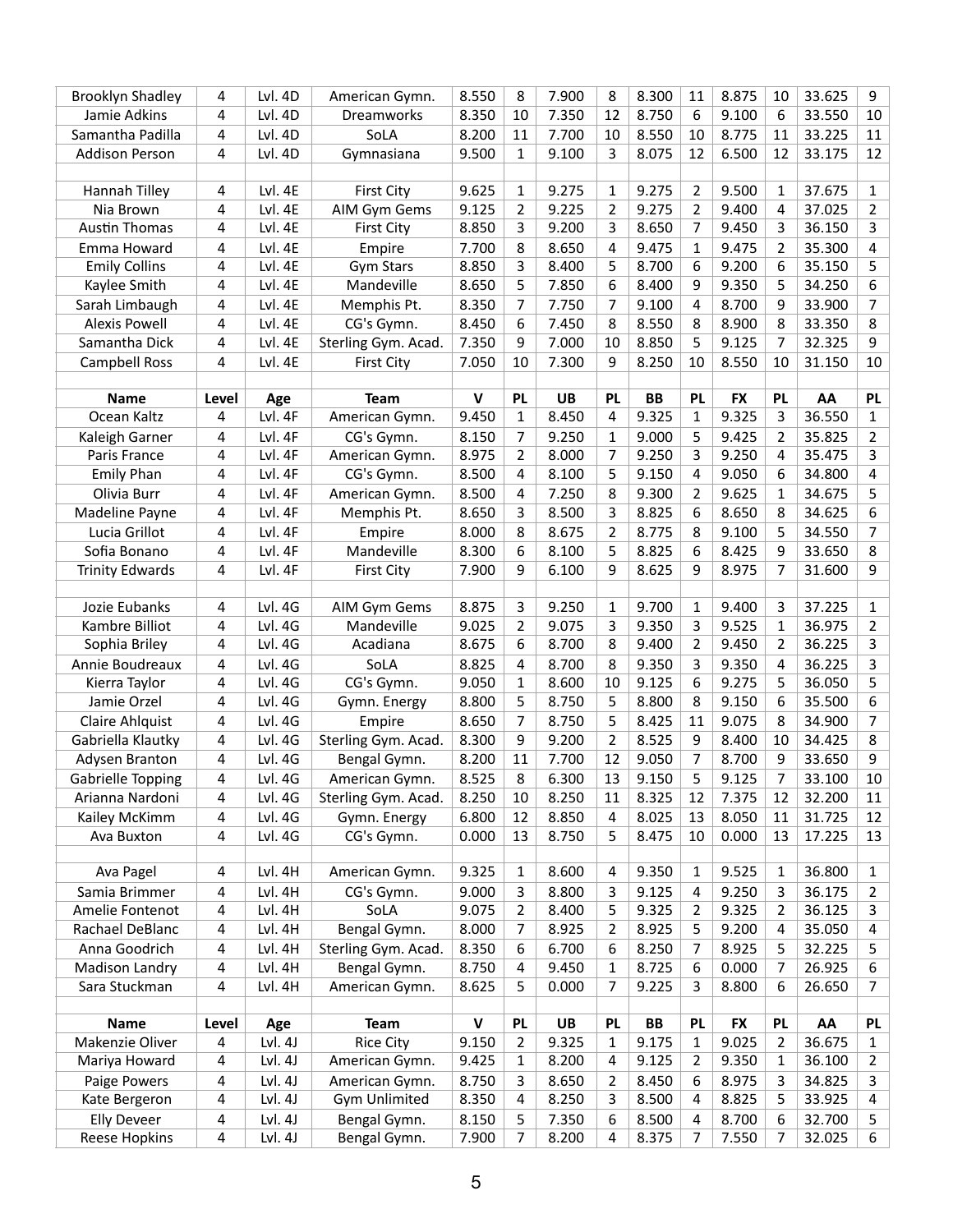| Olivia Golden                     | 4              | Lvl. 4J            | Sterling Gym. Acad.     | 8.150          | 5                   | 5.900          | 7                   | 8.625          | 3              | 8.850          | 4              | 31.525           | 7            |
|-----------------------------------|----------------|--------------------|-------------------------|----------------|---------------------|----------------|---------------------|----------------|----------------|----------------|----------------|------------------|--------------|
|                                   |                |                    |                         |                |                     |                |                     |                |                |                |                |                  |              |
| Emma Gossen                       | 4              | Lvl. 4K            | <b>Rice City</b>        | 8.500          | 1                   | 8.700          | $\mathbf{1}$        | 8.525          | 3              | 9.275          | $\overline{2}$ | 35.000           | $\mathbf{1}$ |
| Peyton Simrak                     | 4              | Lvl. 4K            | American Gymn.          | 8.250          | $\overline{2}$      | 8.400          | 2                   | 8.725          | $\overline{2}$ | 9.425          | 1              | 34.800           | 2            |
| Graciella Leahy                   | 4              | Lvl. 4K            | Mandeville              | 7.850          | 3                   | 6.550          | 3                   | 9.150          | 1              | 8.400          | 3              | 31.950           | 3            |
| Natalie Domingue                  | $\overline{4}$ | Lvl. 4K            | <b>Rice City</b>        | 7.450          | 4                   | 0.000          | 4                   | 8.000          | 4              | 8.200          | 4              | 23.650           | 4            |
|                                   |                |                    |                         |                |                     |                |                     |                |                |                |                |                  |              |
| <b>Blakeli Landry</b>             | 5              | Lvl. 5A            | AIM Gym Gems            | 9.050          | 3                   | 8.600          | $\overline{2}$      | 9.225          | 3              | 9.125          | 5              | 36.000           | 1            |
| Rilan Delaneuville                | 5              | Lvl. 5A            | AIM Gym Gems            | 8.850          | 5                   | 8.250          | 3                   | 9.550          | $\mathbf{1}$   | 9.175          | 3              | 35.825           | 2            |
| <b>Mallory Mitchell</b>           | 5              | Lvl. 5A            | AIM Gym Gems            | 9.275          | 1                   | 8.000          | 5                   | 9.275          | 2              | 9.200          | 2              | 35.750           | 3            |
| Janie Young                       | 5              | Lvl. 5A            | AIM Gym Gems            | 9.100          | 2                   | 8.900          | $\mathbf{1}$        | 8.500          | 7              | 9.175          | 3              | 35.675           | 4            |
| Kumiko Xavier                     | 5              | Lvl. 5A            | Empire                  | 9.050          | 3                   | 8.150          | 4                   | 8.850          | 5              | 9.050          | 6              | 35.100           | 5            |
| Kailey Trombley                   | 5              | Lvl. 5A            | Empire                  | 8.800          | 6                   | 7.800          | 7                   | 8.700          | 6              | 9.025          | 7              | 34.325           | 6            |
| Alise Stuart                      | 5              | Lvl. 5A            | Mandeville              | 8.500          | 8                   | 7.250          | 8                   | 9.050          | 4              | 9.225          | 1              | 34.025           | 7            |
| Toni Rose Heyward                 | 5              | Lvl. 5A            | CG's Gymn.              | 8.650          | 7                   | 7.850          | 6                   | 8.400          | 8              | 7.950          | 9              | 32.850           | 8            |
| Alli Roth                         | 5              | Lvl. 5A            | Dreamworks              | 8.500          | 8                   | 6.550          | 9                   | 8.350          | 9              | 8.800          | 8              | 32.200           | 9            |
|                                   |                |                    |                         |                |                     |                |                     |                |                |                |                |                  |              |
| Kamryn Johnson                    | 5              | Lvl. 5B            | CG's Gymn.              | 9.450          | 1                   | 9.475          | 1                   | 8.525          | 6              | 9.625          | 1              | 37.075           | $\mathbf{1}$ |
| Julia Foote                       | 5              | Lvl. 5B            | Empire                  | 9.075          | 6                   | 8.600          | 5                   | 9.325          | 1              | 9.375          | 2              | 36.375           | 2            |
| Morgan Duncan                     | 5              | Lvl. 5B            | CG's Gymn.              | 9.300          | $\overline{2}$      | 9.100          | $\overline{2}$      | 8.325          | 9              | 9.275          | 4              | 36.000           | 3            |
| Tori Melancon                     | 5              | Lvl. 5B            | AIM Gym Gems            | 9.175          | 4                   | 8.750          | 4                   | 8.500          | 7              | 9.300          | 3              | 35.725           | 4            |
| <b>Riley Shuf</b>                 | 5              | Lvl. 5B            | <b>Rice City</b>        | 9.225          | 3                   | 8.050          | 8                   | 9.075          | 3              | 9.225          | 5              | 35.575           | 5            |
| Katie LeBlanc                     | 5              | Lvl. 5B            | Mandeville              | 8.700          | 9                   | 8.325          | 6                   | 9.100          | $\overline{2}$ | 9.025          | 7              | 35.150           | 6            |
| Kelly Broussard                   | 5              | Lvl. 5B            | <b>Rice City</b>        | 8.775          | $\overline{7}$      | 8.200          | 7                   | 8.775          | 5              | 8.925          | 10             | 34.675           | 7            |
| Ashley Boone                      | 5              | Lvl. 5B            | SoLA                    | 8.600          | 10                  | 7.825          | 10                  | 9.050          | 4              | 9.050          | 6              | 34.525           | 8            |
| Deja Jenkins                      | 5              | Lvl. 5B            | Memphis Pt.             | 9.100          | 5                   | 7.950          | 9                   | 8.100          | 10             | 9.025          | 7              | 34.175           | 9            |
| Caroline St. Pe'                  | 5              | Lvl. 5B            | Dreamworks              | 8.750          | 8                   | 6.800          | 12                  | 8.475          | 8              | 8.425          | 11             | 32.450           | 10           |
|                                   | 5              | Lvl. 5B            | Gymn. Energy            | 8.100          | 11                  | 8.800          | 3                   | 6.200          | 12             | 8.950          | 9              | 32.050           | 11           |
| Kairsen Frick                     |                |                    |                         |                |                     |                |                     |                |                |                |                |                  |              |
| Ashlynn Ostner                    | 5              | Lvl. 5B            | Memphis Pt.             | 7.450          | 12                  | 7.800          | 11                  | 7.825          | 11             | 8.100          | 12             | 31.175           | 12           |
|                                   |                |                    |                         |                |                     |                |                     |                |                |                |                |                  |              |
| <b>Name</b>                       | Level          | Age                | <b>Team</b>             | V              | <b>PL</b>           | <b>UB</b>      | <b>PL</b>           | <b>BB</b>      | <b>PL</b>      | <b>FX</b>      | <b>PL</b>      | AA               | <b>PL</b>    |
| Peyton Dunn                       | 5              | Lvl. 5C            | CG's Gymn.              | 9.225          | 1                   | 9.400          | $\mathbf{1}$        | 9.300          | 1              | 9.400          | 2              | 37.325           | $\mathbf{1}$ |
| Lennon Banker                     | 5              | Lvl. 5C            | AIM Gym Gems            | 9.125          | $\overline{2}$      | 9.025          | 3                   | 9.100          | $\overline{2}$ | 9.550          | 1              | 36.800           | 2            |
| Alexis Standridge                 | 5              | Lvl. 5C            | Memphis Pt.             | 8.775          | 4                   | 9.100          | 2                   | 8.475          | 5              | 9.175          | 4              | 35.525           | 3            |
| Zoie Kelly-Atol                   | 5              | Lvl. 5C            | CG's Gymn.              | 8.625          | 6                   | 8.550          | 6                   | 8.900          | 3              | 9.200          | 3              | 35.275           | 4            |
| Johnnay White                     | 5              | Lvl. 5C            | Empire                  | 8.675          | 5                   | 8.300          | 7                   | 8.400          | 6              | 8.750          | 5              | 34.125           | 5            |
| Lauren Lewis                      | 5              | Lvl. 5C            | Memphis Pt.             | 8.025          | 10                  | 8.800          | 4                   | 8.750          | 4              | 8.375          | 8              | 33.950           | 6            |
| Jordan Orzel                      | 5              | Lvl. 5C            | Gymn. Energy            | 8.350          | 8                   | 8.600          | 5                   | 8.075          | 8              | 8.100          | 9              | 33.125           | 7            |
| Dani Spinosa                      | 5              | Lvl. 5C            | Memphis Pt.             | 8.350          | 8                   | 7.300          | 8                   | 8.200          | 7              | 8.675          | 6              | 32.525           | 8            |
| Mary Raine Coffey                 | 5              | Lvl. 5C            | Mandeville              | 8.625          | 6                   | 6.500          | 10                  | 7.650          | 9              | 8.500          | 7              | 31.275           | 9            |
| Abby Ipok                         | 5              | Lvl. 5C            | Memphis Pt.             | 8.850          | 3                   | 7.150          | 9                   | 7.400          | 10             | 0.000          | 10             | 23.400           | 10           |
|                                   |                |                    |                         |                |                     |                |                     |                |                |                |                |                  |              |
| Aleigh St. Romain                 | 6              | Lvl. 6A            | Bengal Gymn.            | 9.075          | 3                   | 9.125          | 5                   | 9.075          | $\mathbf{1}$   | 9.350          | 3              | 36.625           | $\mathbf{1}$ |
| Marvel Potier                     | 6              | Lvl. 6A            | Acadiana                | 9.475          | 2                   | 9.500          | 1                   | 8.700          | 6              | 8.925          | 8              | 36.600           | 2            |
| Jordyn Wilson                     | 6              | Lvl. 6A            | American Gymn.          | 8.850          | 5                   | 8.800          | 9                   | 9.000          | $\overline{2}$ | 9.550          | 1              | 36.200           | 3            |
| Delaney Dantin                    | 6              | Lvl. 6A            | Gymnasiana              | 9.075          | 3                   | 8.925          | 7                   | 8.850          | 4              | 9.325          | 4              | 36.175           | 4            |
| Leighton Snider                   | 6              | Lvl. 6A            | <b>Buckhead</b>         | 8.450          | $\overline{7}$      | 9.325          | $\overline{2}$      | 8.825          | 5              | 9.375          | 2              | 35.975           | 5            |
| Elizabeth Thrash                  | 6              | Lvl. 6A            | <b>MS Rebounders</b>    | 8.800          | 6                   | 9.300          | 3                   | 8.250          | 8              | 9.325          | 4              | 35.675           | 6            |
| Charlotte Slaton                  | 6              | Lvl. 6A            | Bengal Gymn.            | 8.400          | 8                   | 8.975          | 6                   | 9.000          | 2              | 9.275          | 6              | 35.650           | 7            |
| <b>Addison Dugas</b>              | 6              | Lvl. 6A            | Acadiana                | 9.500          | $\mathbf{1}$        | 9.225          | $\overline{4}$      | 7.900          | 9              | 8.950          | 7              | 35.575           | 8            |
| Brenna Istre                      | 6              | Lvl. 6A            | <b>MS Rebounders</b>    | 8.275          | 9                   | 8.850          | 8                   | 8.350          | 7              | 8.100          | 9              | 33.575           | 9            |
|                                   |                |                    |                         |                |                     |                |                     |                |                |                |                |                  |              |
| Audrey Meche                      | 6              | Lvl. 6B            | Acadiana                | 9.425          | $\mathbf{1}$        | 8.700          | $\overline{4}$      | 9.150          | 1              | 9.475          | 2              | 36.750           | 1            |
| Laine Fabre                       | 6              | Lvl. 6B            | Bengal Gymn.            | 8.500          | 5                   | 9.350          | $\mathbf{1}$        | 9.025          | 2              | 9.500          | 1              | 36.375           | 2            |
| Reese Andermann<br>Maddy Sorensen | 6<br>6         | Lvl. 6B<br>Lvl. 6B | Bengal Gymn.<br>Extreme | 8.600<br>8.775 | 3<br>$\overline{2}$ | 8.750<br>8.475 | $\overline{2}$<br>5 | 9.000<br>8.975 | 3              | 9.300<br>9.175 | 3              | 35.650<br>35.400 | 3<br>4       |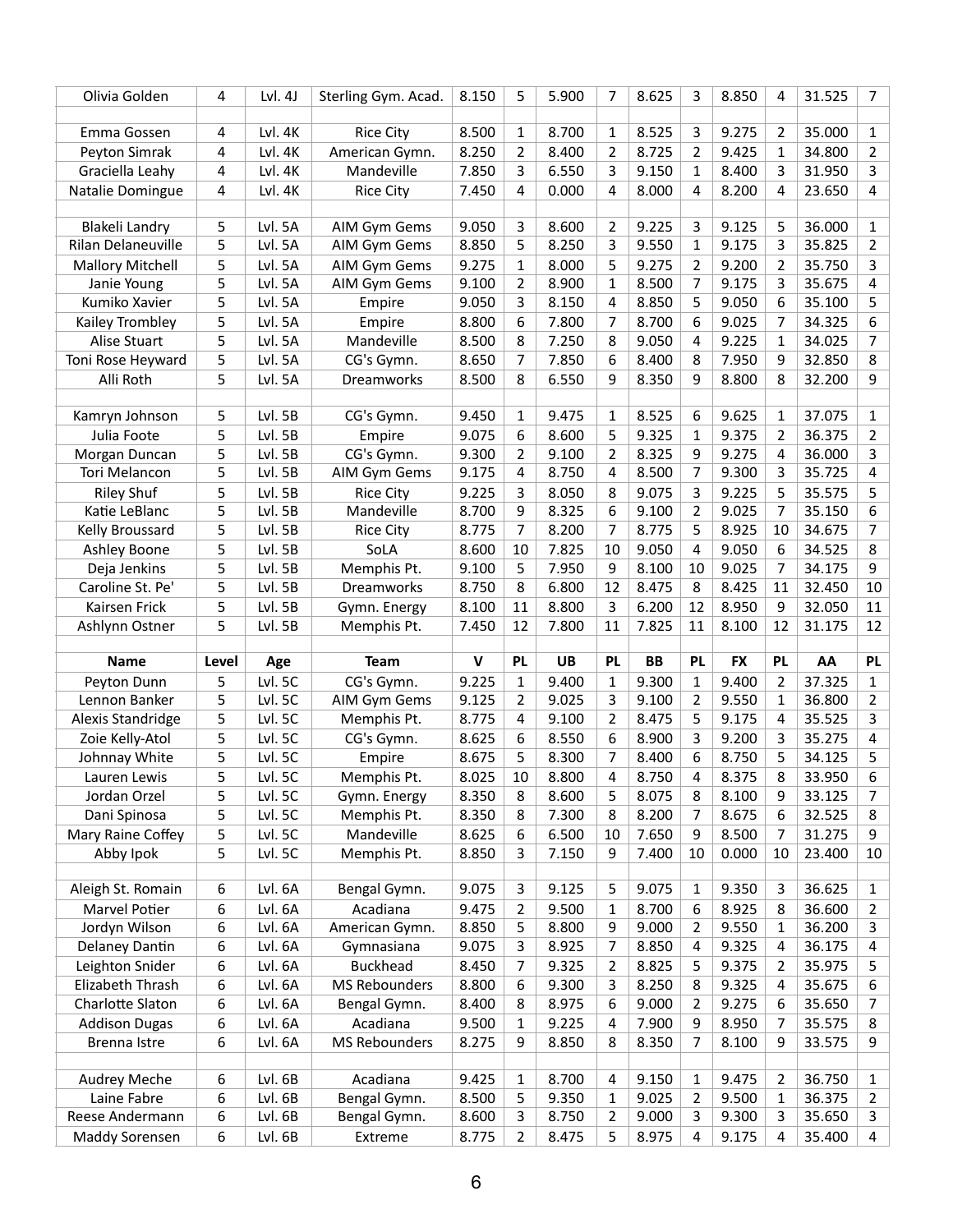| 8.600<br>8.225<br>8.775<br>8.650<br>Megan Kelly<br>6<br>Lvl. 6B<br><b>Buckhead</b><br>3<br>5<br>6<br>6<br>6<br>Lvl. 6B<br><b>MS Rebounders</b><br>8.400<br>6<br>8.750<br>$\overline{2}$<br>7.850<br>7<br>7<br><b>Hailey Legion</b><br>8.500<br>Aubrey Allsworth<br>6<br>Lvl. 6B<br>7.200<br>7<br>8.000<br>7<br>8.400<br>6<br>5<br><b>First City</b><br>9.100<br>6<br>Lvl. 6C<br>9.025<br>$\overline{2}$<br>8.575<br>Maycee McKnight<br>Bengal Gymn.<br>6<br>9.400<br>9.350<br>2<br>1<br>9.200<br>Kaitlyn Moulin<br>6<br>Lvl. 6C<br>Bengal Gymn.<br>8.800<br>5<br>8.775<br>2<br>9.325<br>3<br>4<br>6<br><b>MS Rebounders</b><br>3<br>8.900<br>8.925<br>Lvl. 6C<br>9.100<br>$\mathbf{1}$<br>9.000<br>4<br>8<br>Katelyn Gandy<br>6<br>Lvl. 6C<br><b>Buckhead</b><br>8.850<br>3<br>9.025<br>$\mathbf{1}$<br>8.725<br>9.050<br><b>Betsy Parker</b><br>7<br>7 | 34.250<br>5<br>33.500<br>6<br>7<br>32.700<br>36.350<br>1<br>36.100<br>2<br>35.925<br>3 |
|---------------------------------------------------------------------------------------------------------------------------------------------------------------------------------------------------------------------------------------------------------------------------------------------------------------------------------------------------------------------------------------------------------------------------------------------------------------------------------------------------------------------------------------------------------------------------------------------------------------------------------------------------------------------------------------------------------------------------------------------------------------------------------------------------------------------------------------------------------|----------------------------------------------------------------------------------------|
|                                                                                                                                                                                                                                                                                                                                                                                                                                                                                                                                                                                                                                                                                                                                                                                                                                                         |                                                                                        |
|                                                                                                                                                                                                                                                                                                                                                                                                                                                                                                                                                                                                                                                                                                                                                                                                                                                         |                                                                                        |
|                                                                                                                                                                                                                                                                                                                                                                                                                                                                                                                                                                                                                                                                                                                                                                                                                                                         |                                                                                        |
|                                                                                                                                                                                                                                                                                                                                                                                                                                                                                                                                                                                                                                                                                                                                                                                                                                                         |                                                                                        |
|                                                                                                                                                                                                                                                                                                                                                                                                                                                                                                                                                                                                                                                                                                                                                                                                                                                         |                                                                                        |
|                                                                                                                                                                                                                                                                                                                                                                                                                                                                                                                                                                                                                                                                                                                                                                                                                                                         |                                                                                        |
|                                                                                                                                                                                                                                                                                                                                                                                                                                                                                                                                                                                                                                                                                                                                                                                                                                                         |                                                                                        |
|                                                                                                                                                                                                                                                                                                                                                                                                                                                                                                                                                                                                                                                                                                                                                                                                                                                         | 35.650<br>4                                                                            |
| 6<br>Lvl. 6C<br>8.675<br>7<br>7.850<br>9.075<br>9.425<br><b>Ryleigh Davis</b><br>12<br>3<br>1<br>American Gymn.                                                                                                                                                                                                                                                                                                                                                                                                                                                                                                                                                                                                                                                                                                                                         | 5<br>35.025                                                                            |
| 6<br><b>Emme Jennings</b><br>Lvl. 6C<br>8.725<br>6<br>8.100<br>8.800<br>5<br>9.200<br>Nasser Gymn.<br>10<br>5                                                                                                                                                                                                                                                                                                                                                                                                                                                                                                                                                                                                                                                                                                                                           | 34.825<br>6                                                                            |
| Elizabeth Keeter<br>6<br>Lvl. 6C<br>Acadiana<br>8.300<br>9<br>9.025<br>$\overline{2}$<br>8.250<br>9.200<br>5<br>10                                                                                                                                                                                                                                                                                                                                                                                                                                                                                                                                                                                                                                                                                                                                      | 34.775<br>7                                                                            |
| 6<br>Lvl. 6C<br><b>Buckhead</b><br>8.825<br>8.300<br>9<br>8.700<br>8<br>8.650<br><b>Betsey Dunn</b><br>4<br>10                                                                                                                                                                                                                                                                                                                                                                                                                                                                                                                                                                                                                                                                                                                                          | 34.475<br>8                                                                            |
| 8.625<br>Chloe McIntyre<br>6<br>Lvl. 6C<br>8<br>8.325<br>8<br>8.050<br>12<br>8.800<br>9<br>Gymn. Energy                                                                                                                                                                                                                                                                                                                                                                                                                                                                                                                                                                                                                                                                                                                                                 | 9<br>33.800                                                                            |
| 6<br>8.225<br>Savannah Combs<br>Lvl. 6C<br><b>MS Rebounders</b><br>10<br>8.450<br>7<br>8.100<br>11<br>8.550<br>11                                                                                                                                                                                                                                                                                                                                                                                                                                                                                                                                                                                                                                                                                                                                       | 33.325<br>10                                                                           |
| 8.075<br>6<br>Lvl. 6C<br>Sterling Gym. Acad.<br>7.900<br>11<br>8.700<br>8.025<br>Sophia Toth<br>11<br>8<br>12                                                                                                                                                                                                                                                                                                                                                                                                                                                                                                                                                                                                                                                                                                                                           | 11<br>32.700                                                                           |
| 6<br>12<br>5<br>Emilia Holcombe<br>Lvl. 6C<br>0.000<br>8.700<br>8.750<br>6<br>9.250<br>Memphis Pt.<br>4                                                                                                                                                                                                                                                                                                                                                                                                                                                                                                                                                                                                                                                                                                                                                 | 12<br>26.700                                                                           |
|                                                                                                                                                                                                                                                                                                                                                                                                                                                                                                                                                                                                                                                                                                                                                                                                                                                         |                                                                                        |
| $\mathbf v$<br><b>PL</b><br><b>UB</b><br><b>PL</b><br><b>BB</b><br>PL<br><b>FX</b><br><b>Team</b><br><b>PL</b><br><b>Name</b><br>Level<br>Age                                                                                                                                                                                                                                                                                                                                                                                                                                                                                                                                                                                                                                                                                                           | AA<br><b>PL</b>                                                                        |
| 9.025<br>Madelyn Galliand<br>6<br>Lvl. 6D<br>Mandeville<br>9.400<br>$\mathbf{1}$<br>6<br>9.125<br>9.425<br>1<br>2                                                                                                                                                                                                                                                                                                                                                                                                                                                                                                                                                                                                                                                                                                                                       | 36.975<br>1                                                                            |
| 9.300<br>Caitlynn Morgan<br>6<br>Lvl. 6D<br>Bengal Gymn.<br>3<br>9.200<br>8.950<br>5<br>9.450<br>2<br>1                                                                                                                                                                                                                                                                                                                                                                                                                                                                                                                                                                                                                                                                                                                                                 | 36.900<br>2                                                                            |
| Ella Fontenot<br>6<br>Lvl. 6D<br>Acadiana<br>8.700<br>6<br>9.275<br>9.025<br>3<br>$\mathbf{1}$<br>8.850<br>6                                                                                                                                                                                                                                                                                                                                                                                                                                                                                                                                                                                                                                                                                                                                            | 3<br>35.850                                                                            |
| Brooke Rybarczyk<br>6<br>Lvl. 6D<br>9.050<br>8.400<br>8.725<br>6<br>9.375<br>American Gymn.<br>4<br>8<br>3                                                                                                                                                                                                                                                                                                                                                                                                                                                                                                                                                                                                                                                                                                                                              | 35.550<br>4                                                                            |
| 3<br><b>Brianna Cocco</b><br>6<br>Lvl. 6D<br>8.225<br>8<br>9.150<br>9.075<br>2<br>9.050<br>5<br>Gymn. Energy                                                                                                                                                                                                                                                                                                                                                                                                                                                                                                                                                                                                                                                                                                                                            | 5                                                                                      |
|                                                                                                                                                                                                                                                                                                                                                                                                                                                                                                                                                                                                                                                                                                                                                                                                                                                         |                                                                                        |
|                                                                                                                                                                                                                                                                                                                                                                                                                                                                                                                                                                                                                                                                                                                                                                                                                                                         | 35.500                                                                                 |
| 6<br>Lvl. 6D<br>Bengal Gymn.<br>7.950<br>9.075<br>5<br>9.025<br>Olivia McLin<br>10<br>3<br>9.150<br>4                                                                                                                                                                                                                                                                                                                                                                                                                                                                                                                                                                                                                                                                                                                                                   | 35.200<br>6                                                                            |
| 9.325<br>$\overline{2}$<br>$\overline{7}$<br>6<br>Lvl. 6D<br>8.300<br>9<br>8.700<br>8.850<br>Kadence Romero<br><b>First City</b><br>6                                                                                                                                                                                                                                                                                                                                                                                                                                                                                                                                                                                                                                                                                                                   | 35.175<br>7                                                                            |
| 6<br>3<br>Lvl. 6D<br>Acadiana<br>9.050<br>$\overline{4}$<br>9.150<br>7.700<br>9<br>8.675<br>9<br><b>Addison Marcantel</b>                                                                                                                                                                                                                                                                                                                                                                                                                                                                                                                                                                                                                                                                                                                               | 8<br>34.575                                                                            |
| 9<br>Sarah Holland<br>6<br>Lvl. 6D<br><b>MS Rebounders</b><br>8.150<br>8.550<br>7<br>8.450<br>8<br>8.825<br>8                                                                                                                                                                                                                                                                                                                                                                                                                                                                                                                                                                                                                                                                                                                                           | 9<br>33.975                                                                            |
| 6<br>7<br>Lvl. 6D<br>8.375<br>7.800<br>6.600<br>8.600<br>Raegan Collins<br>Sterling Gym. Acad.<br>10<br>10<br>10                                                                                                                                                                                                                                                                                                                                                                                                                                                                                                                                                                                                                                                                                                                                        | 10<br>31.375                                                                           |
|                                                                                                                                                                                                                                                                                                                                                                                                                                                                                                                                                                                                                                                                                                                                                                                                                                                         |                                                                                        |
| 6<br>Lvl. 6E<br>9.500<br>8.825<br>9.200<br>9.200<br>Madeline Bonton<br>Bengal Gymn.<br>3<br>5<br>1<br>1                                                                                                                                                                                                                                                                                                                                                                                                                                                                                                                                                                                                                                                                                                                                                 | 36.725<br>1                                                                            |
| 6<br>3<br>8.825<br>Lvl. 6E<br>American Gymn.<br>9.300<br>8.400<br>8<br>5<br>9.675<br>Alyse Bisby<br>1                                                                                                                                                                                                                                                                                                                                                                                                                                                                                                                                                                                                                                                                                                                                                   | 36.200<br>2                                                                            |
| $\overline{2}$<br>Asha Karmakar<br>6<br>Lvl. 6E<br>9.425<br>8.575<br>7<br>8.950<br>9.225<br>Extreme<br>4<br>4                                                                                                                                                                                                                                                                                                                                                                                                                                                                                                                                                                                                                                                                                                                                           | 3<br>36.175                                                                            |
| 5<br>3<br>Gabriella Azar<br>6<br>Lvl. 6E<br>9.125<br>9.200<br>$\mathbf{1}$<br>8.450<br>8<br>9.325<br>American Gymn.<br>q<br>₹                                                                                                                                                                                                                                                                                                                                                                                                                                                                                                                                                                                                                                                                                                                           | 4<br>36.100                                                                            |
| $\overline{c}$<br>6<br>9.300<br>8.350<br>9.150<br>9.150<br>6<br>Lvl. 6E<br>Adrianne Freeman<br>Extreme                                                                                                                                                                                                                                                                                                                                                                                                                                                                                                                                                                                                                                                                                                                                                  | 35.950<br>5                                                                            |
| Grace Vaughn<br>Lvl. 6E<br>Memphis Pt.<br>8.250<br>8<br>9.125<br>2<br>9.000<br>3<br>8.800<br>8<br>6                                                                                                                                                                                                                                                                                                                                                                                                                                                                                                                                                                                                                                                                                                                                                     | 35.175<br>6                                                                            |
| 6<br>Lvl. 6E<br>9.000<br>6<br><b>Madison Szewczul</b><br>American Gymn.<br>6<br>8.650<br>4<br>8.800<br>8.675<br>10                                                                                                                                                                                                                                                                                                                                                                                                                                                                                                                                                                                                                                                                                                                                      | 35.125<br>7                                                                            |
| Reagan Costello<br>Lvl. 6E<br>8.250<br>8<br>8.600<br>8.725<br>9.375<br>6<br>Nasser Gymn.<br>6<br>2<br>7                                                                                                                                                                                                                                                                                                                                                                                                                                                                                                                                                                                                                                                                                                                                                 | 34.950<br>8                                                                            |
| 6<br>Lvl. 6E<br>Memphis Pt.<br>8.725<br>7<br>8.650<br>7.550<br>8.525<br>Orianna Robinson<br>4<br>11<br>11                                                                                                                                                                                                                                                                                                                                                                                                                                                                                                                                                                                                                                                                                                                                               | 33.450<br>9                                                                            |
| <b>Channing Peterson</b><br>6<br>Lvl. 6E<br>Memphis Pt.<br>7.975<br>7.550<br>7.700<br>8.875<br>11<br>10<br>10<br>7                                                                                                                                                                                                                                                                                                                                                                                                                                                                                                                                                                                                                                                                                                                                      | 10<br>32.100                                                                           |
| 6<br>Lvl. 6E<br>8.050<br>10<br>7.275<br>Darby Brown<br>Tupelo Gymn.<br>11<br>7.750<br>8.700<br>9<br>9                                                                                                                                                                                                                                                                                                                                                                                                                                                                                                                                                                                                                                                                                                                                                   | 31.775<br>11                                                                           |
|                                                                                                                                                                                                                                                                                                                                                                                                                                                                                                                                                                                                                                                                                                                                                                                                                                                         |                                                                                        |
| 6<br>Lvl. 6F<br>Acadiana<br>8.300<br>9.325<br>Kaylee Touchet<br>9.375<br>9.225<br>2<br>10<br>1<br>2                                                                                                                                                                                                                                                                                                                                                                                                                                                                                                                                                                                                                                                                                                                                                     | 36.225<br>1                                                                            |
| Carlie Woolm<br>6<br>Lvl. 6F<br>American Gymn.<br>9.100<br>8.675<br>9.000<br>9.250<br>6<br>9<br>3<br>3                                                                                                                                                                                                                                                                                                                                                                                                                                                                                                                                                                                                                                                                                                                                                  | 36.025<br>2                                                                            |
| Ava Steel<br>9.200<br>$\overline{2}$<br>8.675<br>8.950<br>9.150<br>5<br>6<br>Lvl. 6F<br>American Gymn.<br>9<br>4                                                                                                                                                                                                                                                                                                                                                                                                                                                                                                                                                                                                                                                                                                                                        | 35.975<br>3                                                                            |
| Grace Hill<br>9.050<br>$\overline{7}$<br>8.475<br>9.150<br>6<br>Lvl. 6F<br>American Gymn.<br>11<br>1<br>9.125<br>6                                                                                                                                                                                                                                                                                                                                                                                                                                                                                                                                                                                                                                                                                                                                      | 35.800<br>4                                                                            |
| <b>Ashley Ortiz</b><br>6<br>Lvl. 6F<br>8.975<br>9<br>8.050<br>9.100<br>9.650<br>American Gymn.<br>14<br>2<br>1                                                                                                                                                                                                                                                                                                                                                                                                                                                                                                                                                                                                                                                                                                                                          | 35.775<br>5                                                                            |
| Marisen Turetzky<br>6<br>Lvl. 6F<br>Memphis Pt.<br>9.150<br>9.350<br>8.300<br>8.725<br>4<br>10<br>12<br>1                                                                                                                                                                                                                                                                                                                                                                                                                                                                                                                                                                                                                                                                                                                                               | 35.525<br>6                                                                            |
| 6<br>Lvl. 6F<br>North Shore<br>9.025<br>8<br>8.750<br>Amaya Rockwood<br>9.125<br>3<br>8.400<br>9<br>11                                                                                                                                                                                                                                                                                                                                                                                                                                                                                                                                                                                                                                                                                                                                                  | 35.300<br>7                                                                            |
| Samantha Brantley<br>6<br>Lvl. 6F<br>American Gymn.<br>9.200<br>$\overline{2}$<br>8.475<br>11<br>8.500<br>7<br>9.075<br>7                                                                                                                                                                                                                                                                                                                                                                                                                                                                                                                                                                                                                                                                                                                               | 35.250<br>8                                                                            |
| 6<br>$\overline{7}$<br>Lvl. 6F<br>$\overline{4}$<br>8.700<br>8.700<br>5<br>8.450<br>Lenin Engolio<br>Bengal Gymn.<br>9.150<br>13                                                                                                                                                                                                                                                                                                                                                                                                                                                                                                                                                                                                                                                                                                                        | 35.000<br>9                                                                            |
| 6<br>8.800<br>9.000<br>7.850<br>9.075<br>Carmen West<br>Lvl. 6F<br><b>First City</b><br>11<br>$\overline{4}$<br>13<br>7                                                                                                                                                                                                                                                                                                                                                                                                                                                                                                                                                                                                                                                                                                                                 | 10<br>34.725                                                                           |
| 6<br>Lvl. 6F<br>Sterling Gym. Acad.<br>10<br>8.700<br>7.800<br><b>Riley Ziesmer</b><br>8.950<br>$\overline{7}$<br>14<br>9.200<br>4                                                                                                                                                                                                                                                                                                                                                                                                                                                                                                                                                                                                                                                                                                                      | 34.650<br>11                                                                           |
| Laura Beth<br>Lvl. 6F<br>8.000<br>8.875<br>6<br>8.600<br>8.850<br>6<br>Nasser Gymn.<br>14<br>6<br>10<br>Montgomery                                                                                                                                                                                                                                                                                                                                                                                                                                                                                                                                                                                                                                                                                                                                      | 12<br>34.325                                                                           |
| Lvl. 6F<br>8.700<br>8.925<br>Harmony Gosselin<br>6<br>Sterling Gym. Acad.<br>12<br>8.175<br>8.500<br>7<br>13<br>9<br>Deborah Baudoin<br>Lvl. 6F<br><b>Gym Unlimited</b><br>8.450<br>8.975<br>7.950<br>6<br>13<br>12<br>8.150<br>14                                                                                                                                                                                                                                                                                                                                                                                                                                                                                                                                                                                                                      | 34.300<br>13<br>33.525<br>14                                                           |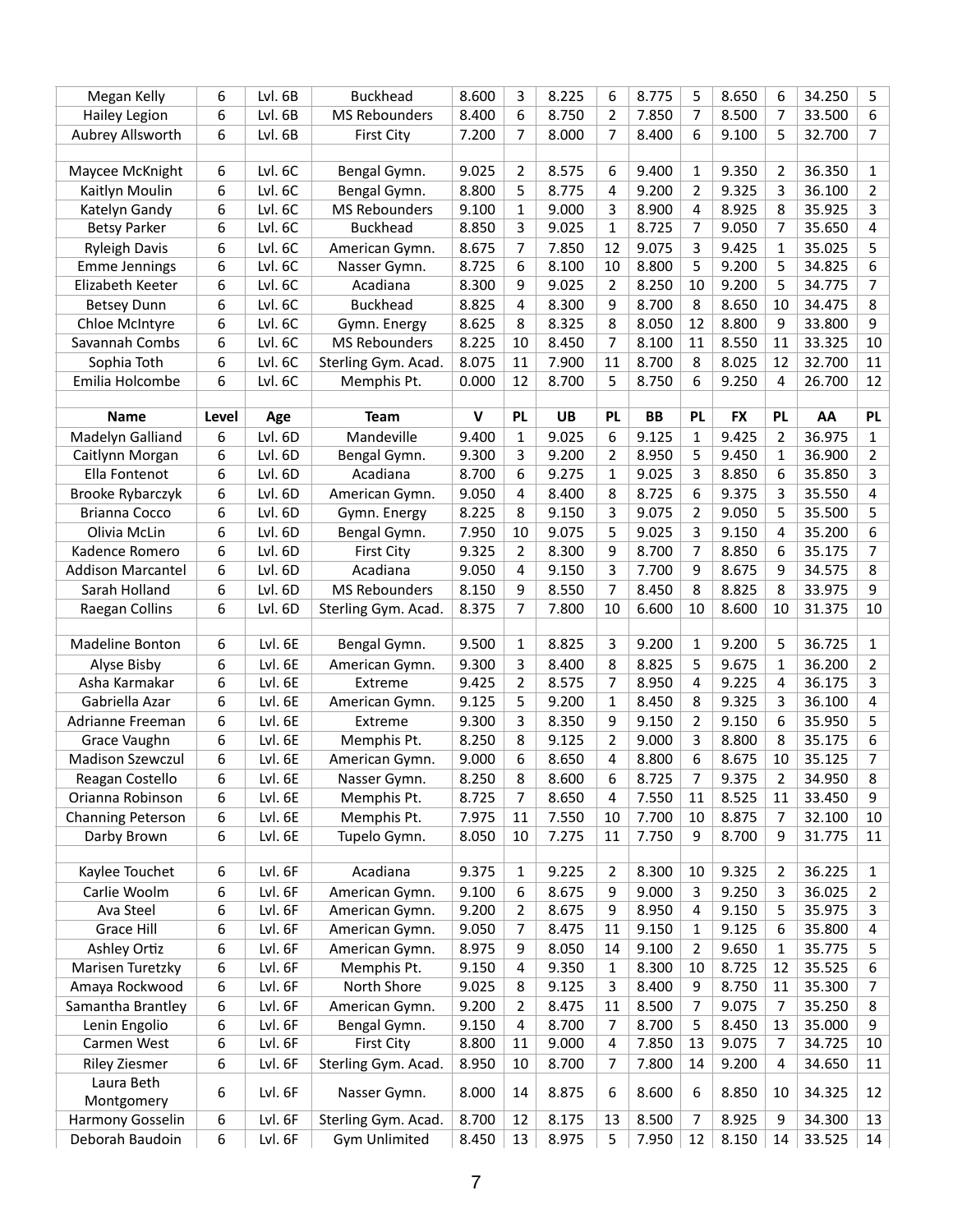| <b>Name</b>            | Level          | Age     | <b>Team</b>          | $\mathsf{v}$ | <b>PL</b>      | <b>UB</b> | <b>PL</b>               | <b>BB</b> | <b>PL</b>      | <b>FX</b> | <b>PL</b> | AA     | <b>PL</b>      |
|------------------------|----------------|---------|----------------------|--------------|----------------|-----------|-------------------------|-----------|----------------|-----------|-----------|--------|----------------|
| Madelyn<br>Osenkowski  | 6              | Lvl. 6G | American Gymn.       | 9.375        | 2              | 9.400     | 1                       | 9.425     | 1              | 9.350     | 2         | 37.550 | $\mathbf{1}$   |
| <b>Charly Sommers</b>  | 6              | Lvl. 6G | American Gymn.       | 9.550        | $\mathbf{1}$   | 8.825     | 3                       | 9.125     | $\overline{2}$ | 8.975     | 3         | 36.475 | 2              |
| Dru Duplessis          | 6              | Lvl. 6G | Acadiana             | 9.000        | 3              | 8.500     | 5                       | 9.000     | 3              | 9.600     | 1         | 36.100 | 3              |
| Olivia Hardy           | 6              | Lvl. 6G | Bengal Gymn.         | 8.925        | 5              | 8.700     | 4                       | 8.900     | 4              | 8.975     | 3         | 35.500 | 4              |
| Kiara Lopez            | 6              | Lvl. 6G | Extreme              | 9.000        | 3              | 8.900     | 2                       | 8.150     | 6              | 8.700     | 5         | 34.750 | 5              |
| Ashley Land            | 6              | Lvl. 6G | Sterling Gym. Acad.  | 8.050        | 6              | 8.450     | 6                       | 8.450     | 5              | 8.350     | 6         | 33.300 | 6              |
| Thi Nguyen             | 7              | Lvl. 7A | Wildfire Gymn.       | 9.500        | 3              | 9.600     | 2                       | 9.750     | 1              | 9.875     | 1         | 38.725 | $\mathbf{1}$   |
| Arianna Espinoza       | 7              | Lvl. 7A | Wildfire Gymn.       | 9.800        | 1              | 9.475     | 5                       | 9.350     | 3              | 9.700     | 2         | 38.325 | 2              |
| <b>Isabel Robbins</b>  | 7              | Lvl. 7A | Gymnasiana           | 9.350        | 5              | 9.575     | 3                       | 8.700     | 6              | 9.575     | 3         | 37.200 | 3              |
| Nicolette Mullady      | $\overline{7}$ | Lvl. 7A | <b>Gold Medal</b>    | 9.200        | $\overline{7}$ | 9.500     | 4                       | 9.375     | $\overline{2}$ | 9.100     | 5         | 37.175 | 4              |
| Kaelan Brough          | 7              | Lvl. 7A | Olympica             | 9.525        | $\overline{2}$ | 8.400     | 9                       | 9.125     | 4              | 9.425     | 4         | 36.475 | 5              |
| Mia Lupinacci          | 7              | Lvl. 7A | <b>Gold Medal</b>    | 9.275        | 6              | 9.250     | 6                       | 8.875     | 5              | 8.800     | 10        | 36.200 | 6              |
| McKenzie Lall          | 7              | Lvl. 7A | <b>Gold Medal</b>    | 9.075        | 9              | 9.675     | 1                       | 8.475     | 7              | 8.875     | 8         | 36.100 | 7              |
| Eva Domeyko            | 7              | Lvl. 7A | Extreme              | 9.100        | 8              | 8.700     | 8                       | 8.400     | 8              | 8.950     | 7         | 35.150 | 8              |
| Solana Brice           | 7              | Lvl. 7A | <b>Buckhead</b>      | 9.450        | 4              | 8.400     | 9                       | 8.300     | 9              | 8.825     | 9         | 34.975 | 9              |
| Victoria Barbera       | 7              | Lvl. 7A | Extreme              | 8.625        | 10             | 9.150     | 7                       | 7.950     | 10             | 8.975     | 6         | 34.700 | 10             |
| Makeena Milne          | 7              | Lvl. 7B | Wildfire Gymn.       | 9.650        | 1              | 9.125     | 6                       | 8.350     | 6              | 9.400     | 1         | 36.525 | 1              |
| Natalie Bauder         | $\overline{7}$ | Lvl. 7B | Gymnasiana           | 8.900        | 7              | 9.375     | 2                       | 8.850     | 3              | 9.200     | 3         | 36.325 | 2              |
| <b>Hailey Laber</b>    | 7              | Lvl. 7B | Extreme              | 9.025        | 6              | 9.250     | 4                       | 9.150     | $\overline{2}$ | 8.650     | 8         | 36.075 | 3              |
| <b>Emerson Cox</b>     | 7              | Lvl. 7B | <b>Buckhead</b>      | 9.550        | 3              | 9.175     | 5                       | 7.850     | 9              | 8.800     | 7         | 35.375 | 4              |
| Morgan Brown           | 7              | Lvl. 7B | Tupelo Gymn.         | 9.150        | 5              | 7.400     | 8                       | 9.250     | 1              | 9.325     | 2         | 35.125 | 5              |
| Kallie Duncan          | 7              | Lvl. 7B | Extreme              | 8.850        | 8              | 8.600     | $\overline{7}$          | 8.500     | 4              | 8.950     | 5         | 34.900 | 6              |
| Claudia Modica         | 7              | Lvl. 7B | <b>Gold Medal</b>    | 8.550        | 10             | 9.275     | 3                       | 8.500     | $\overline{4}$ | 8.500     | 9         | 34.825 | 7              |
| Piper Payne            | 7              | Lvl. 7B | <b>Buckhead</b>      | 9.275        | $\overline{4}$ | 9.525     | 1                       | 6.400     | 10             | 9.000     | 4         | 34.200 | 8              |
| Kate Stafford          | 7              | Lvl. 7B | Extreme              | 8.575        | 9              | 7.175     | 9                       | 8.100     | 8              | 8.900     | 6         | 32.750 | 9              |
| Misha Parsons          | 7              | Lvl. 7B | Olympica             | 9.625        | 2              | 0.000     | 10                      | 8.300     | 7              | 0.000     | 10        | 17.925 | 10             |
|                        |                |         |                      |              |                |           |                         |           |                |           |           |        |                |
| <b>Breanna Dugas</b>   | 7              | Lvl. 7C | Acadiana             | 9.225        | 4              | 9.775     | 1                       | 9.125     | 2              | 9.325     | 2         | 37.450 | 1              |
| Julia Rojas            | $\overline{7}$ | Lvl. 7C | Olympica             | 9.625        | $\overline{2}$ | 8.800     | 4                       | 9.275     | 1              | 9.150     | 5         | 36.850 | $\overline{2}$ |
| <b>Grace Wong</b>      | 7              | Lvl. 7C | Extreme              | 9.625        | 2              | 9.100     | 3                       | 8.675     | 4              | 9.100     | 6         | 36.500 | 3              |
| Olivia Haynes          | 7              | Lvl. 7C | <b>MS Rebounders</b> | 9.150        | 5              | 9.375     | $\overline{2}$          | 8.650     | 5              | 9.175     | 4         | 36.350 | 4              |
| Kaitlyn Driessen       | 7              | Lvl. 7C | Olympica             | 9.800        | $\mathbf{1}$   | 7.000     | 8                       | 8.950     | 3              | 9.400     | 1         | 35.150 | 5              |
| Ashley Yoder           | 7              | Lvl. 7C | Geist Sp. Acad.      | 8.900        | 7              | 8.300     | 6                       | 8.650     | 5              | 9.200     | 3         | 35.050 | 6              |
| Caroline Varnado       | 7              | Lvl. 7C | <b>MS Rebounders</b> | 9.025        | 6              | 8.700     | 5                       | 8.250     | 8              | 8.450     | 8         | 34.425 | 7              |
| Taylor Winarski        | 7              | Lvl. 7C | Extreme              | 8.200        | 8              | 7.250     | 7                       | 8.650     | 5              | 8.750     | 7         | 32.850 | 8              |
|                        |                |         |                      |              |                |           |                         |           |                |           |           |        |                |
| <b>Name</b>            | Level          | Age     | <b>Team</b>          | $\mathsf{v}$ | <b>PL</b>      | <b>UB</b> | <b>PL</b>               | <b>BB</b> | <b>PL</b>      | <b>FX</b> | <b>PL</b> | AA     | <b>PL</b>      |
| <b>Brianna Taurek</b>  | 7<br>7         | Lvl. 7D | Wildfire Gymn.       | 9.800        | $\mathbf{1}$   | 9.250     | 3                       | 9.375     | $\mathbf{1}$   | 9.350     | 1         | 37.775 | $\mathbf{1}$   |
| Kerrington Baham       |                | Lvl. 7D | North Shore          | 9.500        | 3              | 9.375     | $\overline{2}$          | 8.900     | 4              | 9.300     | 3         | 37.075 | 2              |
| Kinsey Clark           | 7              | Lvl. 7D | Bengal Gymn.         | 9.050        | 6              | 9.400     | 1                       | 9.050     | 3              | 9.200     | 6         | 36.700 | 3              |
| Hannah Richards        | 7              | Lvl. 7D | Olympica             | 9.425        | 4              | 8.500     | 6                       | 9.200     | 2              | 9.275     | 4         | 36.400 | 4              |
| Carli Merchant         | 7              | Lvl. 7D | Geist Sp. Acad.      | 9.300        | 5              | 8.600     | 5                       | 8.350     | 7              | 9.100     | 7         | 35.350 | 5              |
| <b>Briana Morrison</b> | 7              | Lvl. 7D | <b>First City</b>    | 8.625        | 7              | 9.200     | $\overline{\mathbf{4}}$ | 7.950     | 8              | 8.725     | 8         | 34.500 | 6              |
| Ta'Niya Garland        | 7              | Lvl. 7D | Memphis Pt.          | 8.500        | 8              | 7.975     | 7                       | 8.625     | 6              | 9.225     | 5         | 34.325 | 7              |
| Presley Wickman        | $\overline{7}$ | Lvl. 7D | Wildfire Gymn.       | 9.675        | $\overline{2}$ | 0.000     | 8                       | 8.750     | 5              | 9.325     | 2         | 27.750 | 8              |
| Dayenu Munoz           | 7              | Lvl. 7E | Wildfire Gymn.       | 9.850        | $\mathbf{1}$   | 9.625     | $\mathbf{1}$            | 9.300     | 2              | 9.600     | 1         | 38.375 | 1              |
| Isabella Keith         | 7              | Lvl. 7E | American Gymn.       | 9.400        | 4              | 9.025     | 6                       | 9.475     | 1              | 9.300     | 4         | 37.200 | 2              |
| Hayden Harrod          | 7              | Lvl. 7E | <b>MS Rebounders</b> | 9.250        | 5              | 9.450     | $\overline{2}$          | 9.075     | 4              | 9.200     | 7         | 36.975 | 3              |
| Alexa Alcantar         | 7              | Lvl. 7E | Wildfire Gymn.       | 9.825        | 2              | 9.175     | 5                       | 8.500     | 7              | 9.250     | 5         | 36.750 | 4              |
| Ella Proctor           | 7              | Lvl. 7E | Olympica             | 9.775        | 3              | 9.350     | 4                       | 7.850     | 8              | 9.375     | 2         | 36.350 | 5              |
|                        |                |         |                      |              |                |           |                         |           |                |           |           |        |                |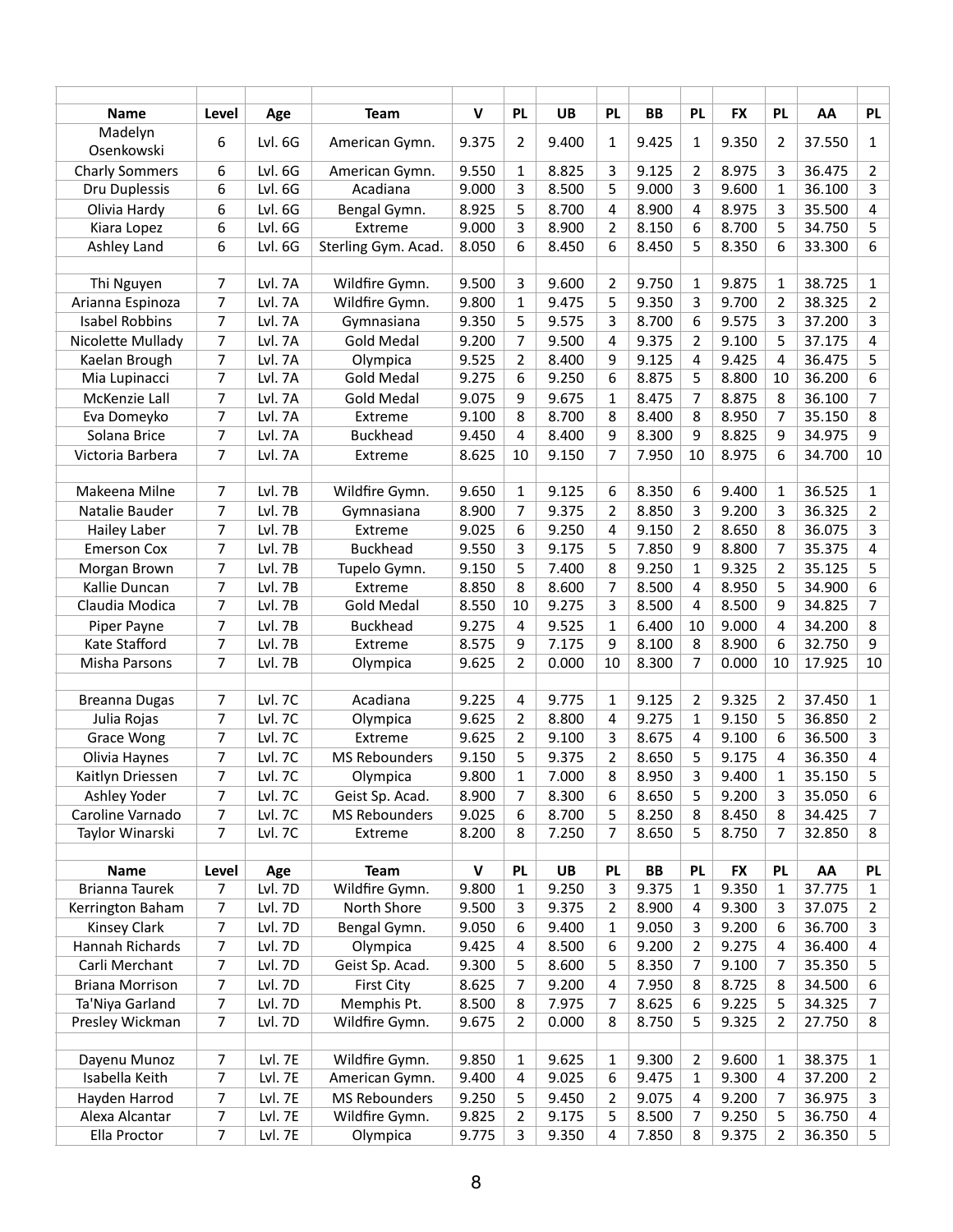| Jade Thomasson          | $\overline{7}$ | Lvl. 7E        | Multnomah Ath.<br>Club | 8.625       | 9              | 9.450     | 3              | 8.750     | 6              | 9.325     | 3              | 36.150 | 6                       |
|-------------------------|----------------|----------------|------------------------|-------------|----------------|-----------|----------------|-----------|----------------|-----------|----------------|--------|-------------------------|
| <b>Madison Thrall</b>   | $\overline{7}$ | Lvl. 7E        | Olympica               | 8.700       | 8              | 8.925     | 8              | 9.125     | 3              | 9.250     | 5              | 36.000 | $\overline{7}$          |
| Amanda Ates             | 7              | Lvl. 7E        | <b>First City</b>      | 9.250       | 5              | 8.575     | 9              | 8.950     | 5              | 9.000     | 8              | 35.775 | 8                       |
| Sophia Isecke           | 7              | Lvl. 7E        | American Gymn.         | 9.200       | 7              | 8.975     | 7              | 7.200     | 9              | 8.700     | 9              | 34.075 | 9                       |
|                         |                |                |                        |             |                |           |                |           |                |           |                |        |                         |
| Alyssa Morales          | 7              | Lvl. 7F        | Wildfire Gymn.         | 9.600       | 3              | 9.375     | $\overline{2}$ | 9.675     | 1              | 9.550     | 1              | 38.200 | 1                       |
| Sophie Louvierre        | $\overline{7}$ | Lvl. 7F        | Acadiana               | 9.425       | 6              | 9.625     | $\mathbf{1}$   | 9.075     | 4              | 9.400     | 3              | 37.525 | $\overline{2}$          |
| <b>Claire MacDonald</b> | 7              | Lvl. 7F        | Wildfire Gymn.         | 9.625       | 1              | 8.825     | 7              | 9.400     | 2              | 9.400     | 3              | 37.250 | 3                       |
| Jenny Dwyer             | 7              | Lvl. 7F        | North Shore            | 9.575       | 4              | 8.900     | 6              | 8.775     | 5              | 9.500     | $\overline{2}$ | 36.750 | 4                       |
| Victoria                | $\overline{7}$ | Lvl. 7F        |                        |             | 9              |           |                |           |                |           |                | 36.325 |                         |
| Nestorovski             |                |                | American Gymn.         | 8.825       |                | 9.125     | 4              | 9.225     | 3              | 9.150     | 8              |        | 5                       |
| Allison Johansen        | $\overline{7}$ | Lvl. 7F        | Extreme                | 9.625       | $\mathbf{1}$   | 8.675     | 8              | 8.525     | 9              | 9.325     | 6              | 36.150 | 6                       |
| Anaisha Knighten        | 7              | Lvl. 7F        | Bengal Gymn.           | 8.825       | 9              | 9.175     | 3              | 8.750     | 6              | 9.125     | 9              | 35.875 | 7                       |
| Regan Johnson           | $\overline{7}$ | Lvl. 7F        | Olympica               | 9.500       | 5              | 8.550     | 9              | 8.425     | 10             | 9.275     | 7              | 35.750 | 8                       |
| <b>Tamira Gary</b>      | $\overline{7}$ | Lvl. 7F        | Geist Sp. Acad.        | 9.325       | $\overline{7}$ | 8.925     | 5              | 7.650     | 11             | 9.400     | 3              | 35.300 | 9                       |
| Dylan Tanner            | 7              | Lvl. 7F        | Olympica               | 9.050       | 8              | 7.500     | 11             | 8.600     | 8              | 8.650     | 11             | 33.800 | 10                      |
| Kali MacDonald          | 7              | Lvl. 7F        | Gymn. Energy           | 8.475       | 11             | 7.700     | 10             | 8.650     | 7              | 8.800     | 10             | 33.625 | 11                      |
|                         |                |                |                        |             |                |           |                |           |                |           |                |        |                         |
| Lisa Stuckman           | 7              | <b>Lvl. 7G</b> | American Gymn.         | 9.400       | 4              | 9.250     | $\mathbf{1}$   | 9.625     | 1              | 9.300     | 4              | 37.575 | $\mathbf{1}$            |
| Isabella Quintana       | $\overline{7}$ | <b>Lvl. 7G</b> | Extreme                | 9.650       | $\overline{2}$ | 9.000     | 2              | 9.075     | 2              | 9.525     | $\mathbf{1}$   | 37.250 | 2                       |
| Amanda Acosta           | $\overline{7}$ | <b>Lvl. 7G</b> | Wildfire Gymn.         | 9.675       | $\mathbf{1}$   | 8.800     | 6              | 9.075     | $\overline{2}$ | 9.350     | 3              | 36.900 | 3                       |
| Sheridan Austin         | 7              | Lvl. 7G        | Memphis Pt.            | 9.250       | 6              | 9.000     | $\overline{2}$ | 8.550     | 6              | 9.375     | 2              | 36.175 | 4                       |
| Caroline Robertson      | 7              | <b>Lvl. 7G</b> | Gymn. NW               | 9.325       | 5              | 8.950     | 4              | 8.000     | 7              | 9.050     | 6              | 35.325 | 5                       |
| Rachel Beach            | 7              | Lvl. 7G        | Bengal Gymn.           | 9.425       | 3              | 8.900     | 5              | 7.900     | 8              | 8.950     | 7              | 35.175 | 6                       |
|                         |                |                | Multnomah Ath.         |             |                |           |                |           |                |           |                |        |                         |
| Alexa Hagel             | $\overline{7}$ | Lvl. 7G        | Club                   | 9.100       | $\overline{7}$ | 8.050     | $\overline{7}$ | 8.600     | 5              | 9.125     | 5              | 34.875 | $\overline{7}$          |
| Valerie Caldwell        | $\overline{7}$ | <b>Lvl. 7G</b> | American Gymn.         | 8.400       | 8              | 6.650     | 8              | 9.025     | 4              | 8.875     | 8              | 32.950 | 8                       |
|                         |                |                |                        |             |                |           |                |           |                |           |                |        |                         |
|                         |                |                |                        |             |                |           |                |           |                |           |                |        |                         |
| <b>Name</b>             | Level          | Age            | <b>Team</b>            | $\mathbf v$ | <b>PL</b>      | <b>UB</b> | <b>PL</b>      | <b>BB</b> | <b>PL</b>      | <b>FX</b> | <b>PL</b>      | AA     | <b>PL</b>               |
| Zora Craft              | 7              | Lvl. 7H        | Bengal Gymn.           | 9.500       | $\overline{2}$ | 9.100     | $\mathbf{1}$   | 9.075     | $\overline{2}$ | 9.325     | 1              | 37.000 | 1                       |
| Izzy Laber              | $\overline{7}$ | Lvl. 7H        | Extreme                | 9.700       | $\mathbf{1}$   | 8.600     | $\overline{2}$ | 8.050     | 3              | 9.025     | 3              | 35.375 | 2                       |
| Pascale                 |                |                |                        |             |                |           |                |           |                |           |                |        |                         |
| Delahoussaye            | $\overline{7}$ | Lvl. 7H        | Empire                 | 8.675       | 5              | 7.775     | 3              | 9.175     | 1              | 8.900     | 4              | 34.525 | 3                       |
| <b>Alexis Misany</b>    | 7              | Lvl. 7H        | Sterling Gym. Acad.    | 9.450       | 3              | 7.000     | 4              | 7.900     | 4              | 9.250     | $\overline{2}$ | 33.600 | $\overline{\mathbf{4}}$ |
|                         |                |                | Multnomah Ath.         |             |                |           |                |           |                |           |                |        |                         |
| Sydney Jensen           | $\overline{7}$ | Lvl. 7H        | Club                   | 9.025       | $\overline{a}$ | 6.150     | 5              | 6.800     | 5              | 8.200     | 5              | 30.175 | 5                       |
|                         |                |                |                        |             |                |           |                |           |                |           |                |        |                         |
| Angelina                |                |                |                        |             |                |           |                |           |                |           |                |        |                         |
| Donnarumma              | 8              | Lvl. 8A        | <b>Gold Medal</b>      | 7.750       | 3              | 9.300     | 1              | 9.575     | 1              | 9.350     | 1              | 35.975 | $\mathbf{1}$            |
| Morgan Pendola          | 8              | Lvl. 8A        | <b>Gold Medal</b>      | 8.200       | $\overline{2}$ | 8.150     | $\overline{2}$ | 9.125     | 3              | 9.100     | 3              | 34.575 | 2                       |
| Mia Polito              | 8              | Lvl. 8A        | <b>Gold Medal</b>      | 9.075       | $\mathbf 1$    | 0.000     | 3              | 9.200     | 2              | 9.275     | 2              | 27.550 | 3                       |
|                         |                |                |                        |             |                |           |                |           |                |           |                |        |                         |
| Annie Bilbe             | 8              | Lvl. 8B        | North Shore            | 8.950       | 3              | 9.450     | $\mathbf 1$    | 9.225     | $\overline{2}$ | 9.450     | 3              | 37.075 | 1                       |
| Cassidy Thuston         | 8              | Lvl. 8B        | American Gymn.         | 8.300       | 7              | 9.350     | $\overline{2}$ | 9.225     | $\overline{2}$ | 9.700     | 1              | 36.575 | 2                       |
| Kiersten Lewis          | 8              | Lvl. 8B        | North Shore            | 8.775       | 6              | 9.050     | 3              | 9.100     | 5              | 9.175     | 5              | 36.100 | 3                       |
| Maya Mindrut            | 8              | Lvl. 8B        | Gymnasiana             | 9.150       | $\mathbf{1}$   | 8.250     | 5              | 9.175     | 4              | 9.125     | 6              | 35.700 | 4                       |
| Aliana DeSarno          | 8              | Lvl. 8B        | Frederick              | 8.250       | 8              | 8.850     | 4              | 8.375     | 7              | 9.225     | 4              | 34.700 | 5                       |
| Patricia Mills          | 8              | Lvl. 8B        | Frederick              | 8.850       | 5              | 6.650     | 8              | 9.375     | $\mathbf 1$    | 9.550     | 2              | 34.425 | 6                       |
| Kaitlyn Fields          | 8              | Lvl. 8B        | Geist Sp. Acad.        | 9.150       | $\mathbf{1}$   | 7.650     | 6              | 8.975     | 6              | 8.525     | 8              | 34.300 | 7                       |
| Micaela Kifer           | 8              | Lvl. 8B        | Frederick              | 8.900       | 4              | 6.950     | 7              | 8.375     | 7              | 9.000     | 7              | 33.225 | 8                       |
|                         |                |                |                        |             |                |           |                |           |                |           |                |        |                         |
| <b>Sydney Ballard</b>   | 8              | Lvl. 8C        | North Shore            | 9.575       | 1              | 9.275     | 2              | 9.375     | 4              | 9.550     | 1              | 37.775 | 1                       |
| Kaitlyn Tran            | 8              | Lvl. 8C        | Wildfire Gymn.         | 9.175       | 3              | 9.275     | $\overline{2}$ | 9.775     | $\mathbf{1}$   | 9.475     | 2              | 37.700 | 2                       |
| <b>Bailey Bourgeois</b> | 8              | Lvl. 8C        | Gymnasiana             | 8.800       | 4              | 9.550     | 1              | 9.475     | 3              | 9.175     | 5              | 37.000 | 3                       |
| Allison Karner          | 8              | Lvl. 8C        | Olympica               | 9.350       | $\overline{2}$ | 9.125     | $\overline{4}$ | 9.250     | 5              | 9.125     | 6              | 36.850 | $\overline{\mathbf{4}}$ |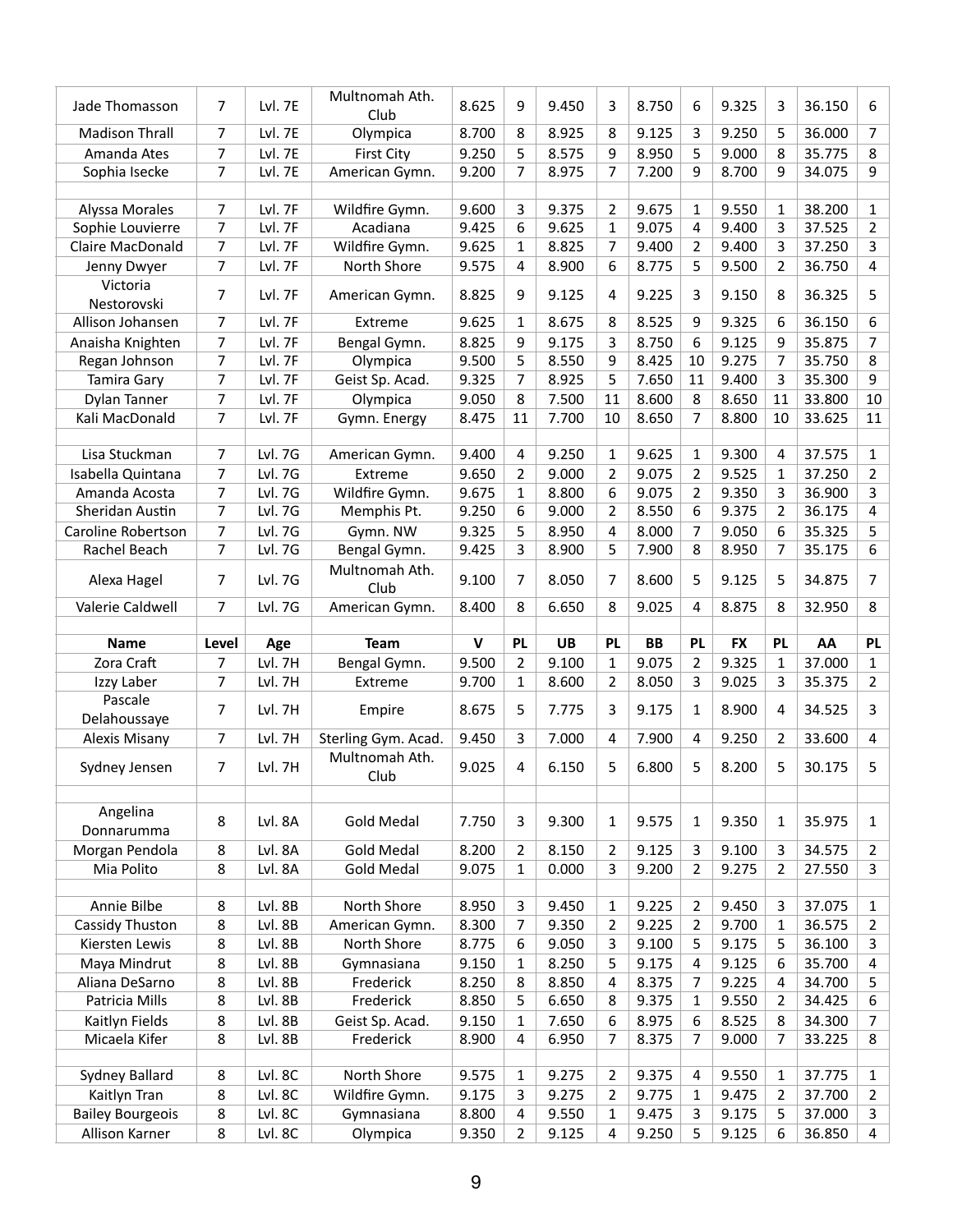| Zita Conot                   | 8       | Lvl. 8C | Olympica               | 8.750       | 5              | 9.125     | 5              | 9.550     | 2              | 9.350     | 4              | 36.775 | 5                       |
|------------------------------|---------|---------|------------------------|-------------|----------------|-----------|----------------|-----------|----------------|-----------|----------------|--------|-------------------------|
| Hailey Santana               | 8       | Lvl. 8C | Frederick              | 8.750       | 5              | 9.100     | 6              | 8.800     | 8              | 8.700     | 7              | 35.350 | 6                       |
| Hailey Theunissen            | 8       | Lvl. 8C | Gymnasiana             | 8.450       | 8              | 9.100     | 6              | 8.700     | 10             | 8.700     | 7              | 34.950 | 7                       |
| <b>Noelle Neal</b>           | 8       | Lvl. 8C | Frederick              | 8.600       | 7              | 7.400     | 8              | 9.150     | 6              | 9.375     | 3              | 34.525 | 8                       |
| <b>Brianna</b><br>Donnarumma | 8       | Lvl. 8C | <b>Gold Medal</b>      | 7.150       | 9              | 0.000     | 9              | 8.775     | 9              | 8.400     | 9              | 24.325 | 9                       |
| Faith Worden                 | 8       | Lvl. 8C | Frederick              | 0.000       | 10             | 0.000     | 10             | 8.950     | 7              | 0.000     | 10             | 8.950  | 10                      |
|                              |         |         |                        |             |                |           |                |           |                |           |                |        |                         |
| Brianna Nguyen               | 8       | Lvl. 8D | Wildfire Gymn.         | 9.000       | 3              | 9.425     | $\overline{2}$ | 9.425     | 2              | 9.575     | $\overline{2}$ | 37.425 | $\mathbf{1}$            |
| Sarah Quan                   | 8       | Lvl. 8D | Olympica               | 8.350       | 6              | 9.575     | $\mathbf{1}$   | 9.475     | 1              | 9.350     | 6              | 36.750 | 2                       |
| <b>Skylar Browning</b>       | 8       | Lvl. 8D | American Gymn.         | 9.175       | $\mathbf{1}$   | 8.750     | 5              | 9.350     | 3              | 9.450     | 3              | 36.725 | 3                       |
| Haleigh Welch                | 8       | Lvl. 8D | Frederick              | 8.975       | 5              | 9.150     | 3              | 9.075     | $\overline{4}$ | 9.450     | 3              | 36.650 | 4                       |
| Natalie Bray                 | 8       | Lvl. 8D | Olympica               | 9.050       | 2              | 8.200     | 8              | 8.825     | 5              | 9.650     | $\mathbf{1}$   | 35.725 | 5                       |
| Elisa Ramos                  | 8       | Lvl. 8D | Frederick              | 9.000       | 3              | 8.600     | 6              | 8.500     | 6              | 9.375     | 5              | 35.475 | 6                       |
| <b>Addie Nash</b>            | 8       | Lvl. 8D | <b>Buckhead</b>        | 8.350       | 6              | 8.400     | 7              | 8.200     | 7              | 9.225     | 7              | 34.175 | 7                       |
| Peyton Funderburk            | 8       | Lvl. 8D | <b>Buckhead</b>        | 0.000       | 8              | 9.025     | 4              | 7.700     | 8              | 9.225     | 7              | 25.950 | 8                       |
|                              |         |         |                        |             |                |           |                |           |                |           |                |        |                         |
|                              |         |         |                        |             |                |           |                |           |                |           |                |        |                         |
| <b>Name</b>                  | Level   | Age     | <b>Team</b>            | $\mathbf v$ | <b>PL</b>      | <b>UB</b> | <b>PL</b>      | <b>BB</b> | PL             | <b>FX</b> | <b>PL</b>      | AA     | <b>PL</b>               |
| <b>Claire Anderson</b>       | 8       | Lvl. 8E | Multnomah Ath.<br>Club | 8.550       | $\overline{2}$ | 9.375     | $\mathbf{1}$   | 8.800     | 4              | 9.150     | 4              | 35.875 | 1                       |
| Isabella LeMieux             | 8       | Lvl. 8E | North Shore            | 8.175       | 5              | 8.875     | 4              | 9.350     | 1              | 9.300     | 3              | 35.700 | 2                       |
| Avery Wormdahl               | 8       | Lvl. 8E | Gymn. NW               | 8.700       | 1              | 8.950     | $\overline{2}$ | 7.700     | 6              | 9.575     | 2              | 34.925 | 3                       |
| <b>Bree Nicholson</b>        | 8       | Lvl. 8E | <b>MS Rebounders</b>   | 8.250       | 4              | 8.900     | 3              | 9.350     | $\mathbf{1}$   | 8.300     | 6              | 34.800 | $\overline{\mathbf{4}}$ |
| Evann Swolensky              | 8       | Lvl. 8E | Memphis Pt.            | 8.450       | 3              | 8.300     | 5              | 8.650     | 5              | 9.000     | 5              | 34.400 | 5                       |
| Emma Wert                    | 8       | Lvl. 8E | Frederick              | 7.800       | 6              | 7.150     | 6              | 8.975     | 3              | 9.600     | 1              | 33.525 | 6                       |
|                              |         |         |                        |             |                |           |                |           |                |           |                |        |                         |
| <b>Callie Miller</b>         | 8       | Lvl. 8F | Frederick              | 8.925       | 3              | 8.825     | 5              | 9.550     | $\overline{2}$ | 9.300     | 3              | 36.600 | $\mathbf{1}$            |
| Kady Corban                  | 8       | Lvl. 8F | Bengal Gymn.           | 8.250       | 6              | 8.975     | 3              | 9.800     | $\mathbf{1}$   | 9.225     | 5              | 36.250 | 2                       |
| Ella Wilhelm                 | 8       | Lvl. 8F | Geist Sp. Acad.        | 9.000       | $\mathbf{1}$   | 9.000     | 2              | 8.200     | 7              | 9.325     | 2              | 35.525 | 3                       |
| Emma Keeter                  | 8       | Lvl. 8F | Acadiana               | 9.000       | $\mathbf{1}$   | 8.100     | 8              | 8.600     | 5              | 9.425     | 1              | 35.125 | 4                       |
| Ellen Petersen               | 8       | Lvl. 8F | Frederick              | 8.250       | $\overline{7}$ | 8.700     | 6              | 8.850     | 4              | 9.125     | 6              | 34.925 | 5                       |
| Savannah<br>Chidester        | 8       | Lvl. 8F | Frederick              | 8.525       | 5              | 8.600     | 7              | 8.225     | 6              | 9.250     | 4              | 34.600 | 6                       |
| Ellyse Jensen                | 8       | Lvl. 8F | Multnomah Ath.<br>Club | 8.600       | 4              | 7.350     | 9              | 9.075     | 3              | 8.600     | 7              | 33.625 | 7                       |
| Paloma Hopson                | 8       | Lvl. 8F | Multnomah Ath.<br>Club | 8.250       | 8              | 8.925     | 4              | 6.850     | 8              | 7.875     | 8              | 31.900 | 8                       |
| Catalina Colon               | 8       | Lvl. 8F | North Shore            | 0.000       | 9              | 9.150     | $\mathbf{1}$   | 0.000     | 9              | 0.000     | 9              | 9.150  | 9                       |
|                              |         |         |                        |             |                |           |                |           |                |           |                |        |                         |
| Kira O'Connor                | 8       | Lvl. 8G | Frederick              | 9.475       | 1              | 8.650     | 3              | 8.850     | 3              | 9.500     | 1              | 36.475 | 1                       |
| Gase Broussard               | 8       | Lvl. 8G | Acadiana               | 9.150       | $\overline{2}$ | 8.850     | $\overline{2}$ | 9.225     | 2              | 9.025     | 4              | 36.250 | 2                       |
| Rileigh Schwartz             | 8       | Lvl. 8G | Gymnasiana             | 7.550       | 6              | 8.575     | 5              | 9.525     | $\mathbf{1}$   | 9.275     | 2              | 34.925 | 3                       |
| Sydney Wanzer                | 8       | Lvl. 8G | Memphis Pt.            | 7.900       | 5              | 8.900     | $\mathbf{1}$   | 8.200     | 5              | 9.175     | 3              | 34.175 | 4                       |
| <b>Liberty Potts</b>         | 8       | Lvl. 8G | <b>MS Rebounders</b>   | 8.000       | 4              | 8.600     | 4              | 8.575     | 4              | 8.125     | 5              | 33.300 | 5                       |
| Katherine<br>Kavanaugh       | 8       | Lvl. 8G | American Gymn.         | 8.150       | 3              | 7.900     | 6              | 0.000     | 6              | 0.000     | 6              | 16.050 | 6                       |
|                              |         |         |                        |             |                |           |                |           |                |           |                |        |                         |
| Jane Rumaner                 | 8       | Lvl. 8H | Multnomah Ath.<br>Club | 9.050       | $\overline{2}$ | 9.150     | $\mathbf{1}$   | 9.025     | 3              | 9.500     | $\overline{2}$ | 36.725 | $\mathbf{1}$            |
| Tori Letourneau              | 8       | Lvl. 8H | Gymn. NW               | 8.200       | 6              | 9.050     | $\overline{2}$ | 8.600     | 7              | 9.650     | 1              | 35.500 | 2                       |
| <b>Heather Williams</b>      | 8       | Lvl. 8H | Multnomah Ath.<br>Club | 8.200       | 7              | 8.825     | 3              | 9.050     | 2              | 9.175     | 6              | 35.250 | 3                       |
| Britten Johnson              | $\,8\,$ | Lvl. 8H | Gymn. NW               | 8.650       | 3              | 8.200     | 4              | 8.875     | 4              | 9.500     | 2              | 35.225 | 4                       |
| Evelyn Boyle                 | 8       | Lvl. 8H | Bengal Gymn.           | 8.300       | 5              | 8.050     | 6              | 9.375     | 1              | 9.225     | 5              | 34.950 | 5                       |
| Julia Reasinger              | 8       | Lvl. 8H | Geist Sp. Acad.        | 9.075       | $\mathbf{1}$   | 6.900     | 8              | 8.825     | 5              | 9.300     | 4              | 34.100 | 6                       |
|                              |         |         |                        |             |                |           |                |           |                |           |                |        |                         |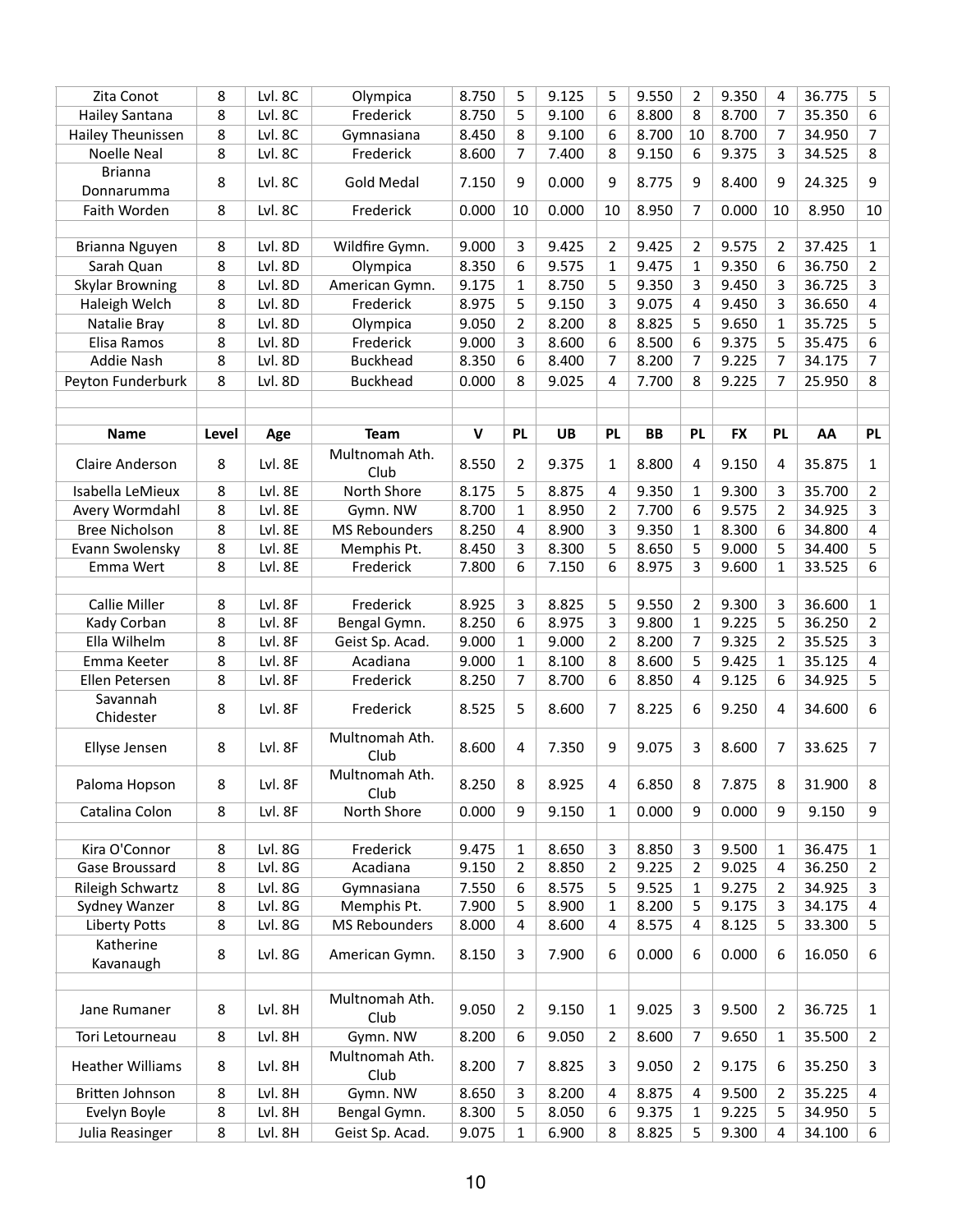| <b>Haley DesRosiers</b> | 8     | Lvl. 8H  | Geist Sp. Acad.        | 8.525        | 4              | 7.450     | 7              | 8.800     | 6              | 8.950     | 7              | 33.725 | 7            |
|-------------------------|-------|----------|------------------------|--------------|----------------|-----------|----------------|-----------|----------------|-----------|----------------|--------|--------------|
| Jocelyn Mouradian       | 8     | Lvl. 8H  | Gymn. Energy           | 8.175        | 8              | 8.150     | 5              | 8.275     | 9              | 8.250     | 8              | 32.850 | 8            |
| <b>Rosemary Ostner</b>  | 8     | Lvl. 8H  | Memphis Pt.            | 8.150        | 9              | 0.000     | 9              | 8.450     | 8              | 6.500     | 9              | 23.100 | 9            |
| <b>Name</b>             | Level | Age      | <b>Team</b>            | $\mathsf{v}$ | <b>PL</b>      | <b>UB</b> | <b>PL</b>      | <b>BB</b> | <b>PL</b>      | <b>FX</b> | <b>PL</b>      | AA     | <b>PL</b>    |
| Avery Byun              | 9     | Lvl. 9A  | Wildfire Gymn.         | 9.050        | $\overline{2}$ | 9.250     | 1              | 9.225     | 3              | 9.375     | 2              | 36.900 | 1            |
| Bella O'Bryant          | 9     | Lvl. 9A  | <b>Team Attraction</b> | 9.100        | $\mathbf{1}$   | 8.350     | 4              | 9.550     | $\overline{2}$ | 8.950     | 5              | 35.950 | 2            |
| Arija Grana             | 9     | Lvl. 9A  | New Heights            | 8.200        | $\overline{4}$ | 8.200     | 5              | 8.850     | 5              | 9.375     | 2              | 34.625 | 3            |
| Kylynn Hanson           | 9     | Lvl. 9A  | Gymn. NW               | 7.650        | 7              | 8.625     | 3              | 8.725     | 6              | 9.000     | 4              | 34.000 | 4            |
| <b>Brooke Snider</b>    | 9     | Lvl. 9A  | <b>Buckhead</b>        | 8.600        | 3              | 7.350     | 6              | 8.300     | 7              | 8.250     | 7              | 32.500 | 5            |
| D'Mia Jennings          | 9     | Lvl. 9A  | Geist Sp. Acad.        | 8.200        | 4              | 7.350     | 6              | 9.225     | 3              | 7.650     | 8              | 32.425 | 6            |
| Thu Nguyen              | 9     | Lvl. 9A  | Wildfire Gymn.         | 0.000        | 8              | 9.225     | 2              | 9.625     | 1              | 9.600     | 1              | 28.450 | 7            |
| Stella Bertram          | 9     | Lvl. 9A  | <b>MS Rebounders</b>   | 8.200        | 4              | 6.500     | 8              | 1.000     | 8              | 8.500     | 6              | 24.200 | 8            |
|                         |       |          |                        |              |                |           |                |           |                |           |                |        |              |
| Christen Chehardy       | 9     | Lvl. 9B  | North Shore            | 9.300        | 1              | 8.600     | 4              | 8.975     | 1              | 9.175     | 1              | 36.050 | $\mathbf{1}$ |
| Ava Riche               | 9     | Lvl. 9B  | Gymnasiana             | 9.175        | $\overline{2}$ | 9.250     | 1              | 8.375     | 3              | 8.900     | 3              | 35.700 | 2            |
| Marisol<br>McLaughlin   | 9     | Lvl. 9B  | Frederick              | 9.100        | 4              | 9.050     | $\overline{2}$ | 7.800     | 8              | 9.050     | $\overline{2}$ | 35.000 | 3            |
| Julia Heckler           | 9     | Lvl. 9B  | Frederick              | 9.125        | 3              | 8.850     | 3              | 7.900     | 7              | 8.650     | 5              | 34.525 | 4            |
| Cecile Oliver           | 9     | Lvl. 9B  | <b>MS Rebounders</b>   | 8.725        | 5              | 8.600     | 4              | 8.200     | 5              | 8.675     | 4              | 34.200 | 5            |
| Peyton Townsend         | 9     | Lvl. 9B  | <b>Buckhead</b>        | 8.400        | 6              | 8.100     | 7              | 8.000     | 6              | 8.475     | 6              | 32.975 | 6            |
| Keri Houston            | 9     | Lvl. 9B  | <b>MS Rebounders</b>   | 7.100        | 7              | 5.000     | 8              | 8.250     | 4              | 6.950     | 7              | 27.300 | 7            |
| Halle Hartmann          | 9     | Lvl. 9B  | Geist Sp. Acad.        | 0.000        | 8              | 8.600     | 4              | 8.450     | 2              | 0.000     | 8              | 17.050 | 8            |
|                         |       |          |                        |              |                |           |                |           |                |           |                |        |              |
| Katelyn Borkowski       | 9     | Lvl. 9C  | New Heights            | 8.850        | $\mathbf{1}$   | 9.050     | 1              | 8.525     | 3              | 8.900     | 2              | 35.325 | $\mathbf{1}$ |
| <b>Taylor Kimball</b>   | 9     | Lvl. 9C  | <b>Team Attraction</b> | 8.400        | 3              | 7.450     | 4              | 9.000     | 2              | 8.900     | 3              | 33.750 | 2            |
| Emma Lavelle            | 9     | Lvl. 9C  | North Shore            | 0.000        | 4              | 7.750     | $\overline{2}$ | 9.125     | $\mathbf{1}$   | 8.850     | 4              | 25.725 | 3            |
| Heidi Hartje            | 9     | Lvl. 9C  | Frederick              | 0.000        | $\overline{4}$ | 7.600     | 3              | 8.000     | 5              | 8.775     | 5              | 24.375 | 4            |
| Samantha Vantress       | 9     | Lvl. 9C  | <b>MS Rebounders</b>   | 8.750        | $\overline{2}$ | 0.000     | 5              | 0.000     | 5              | 9.025     | $\mathbf{1}$   | 17.775 | 5            |
| <b>Isabelle Hing</b>    | 9     | Lvl. 9C  | Wildfire Gymn.         | 0.000        | 4              | 0.000     | 5              | 8.225     | 4              | 0.000     | 6              | 8.225  | 6            |
|                         |       |          |                        |              |                |           |                |           |                |           |                |        |              |
| Christina Hopson        | 9     | Lvl. 9D  | Memphis Pt.            | 9.050        | 2              | 8.600     | 3              | 9.000     | 4              | 8.875     | 4              | 35.525 | $\mathbf{1}$ |
| <b>Emily Cowles</b>     | 9     | Lvl. 9D  | Gymn. NW               | 8.600        | 6              | 9.375     | $\mathbf{1}$   | 8.475     | 8              | 8.975     | 3              | 35.425 | 2            |
| Natalie Haffner         | 9     | Lvl. 9D  | Gymn. NW               | 8.675        | 4              | 9.150     | 2              | 8.900     | 5              | 8.600     | 6              | 35.325 | 3            |
| Katie Langdon           | 9     | Lvl. 9D  | <b>Team Attraction</b> | 8.650        | 5              | 7.700     | 4              | 9.150     | $\overline{2}$ | 9.275     | 2              | 34.775 | 4            |
| Sylvia Mullen           | 9     | Lvl. 9D  | Empire                 | 8.950        | 3              | 6.050     | 5              | 7.150     | 10             | 5.950     | 8              | 28.100 | 5            |
| Sydney Roche            | 9     | Lvl. 9D  | Memphis Pt.            | 9.250        | $\mathbf{1}$   | 0.000     | 6              | 8.500     | $\overline{7}$ | 8.700     | 5              | 26.450 | 6            |
| Macie Skeen             | 9     | Lvl. 9D  | <b>Team Attraction</b> | 8.450        | 7              | 0.000     | 6              | 9.200     | 1              | 8.450     | 7              | 26.100 | 7            |
| Jayden Ruth             | 9     | Lvl. 9D  | Wildfire Gymn.         | 0.000        | 8              | 0.000     | 6              | 9.100     | 3              | 9.300     | 1              | 18.400 | 8            |
| Morgan Sbraccia         | 9     | Lvl. 9D  | <b>Team Attraction</b> | 0.000        | 8              | 0.000     | 6              | 8.800     | 6              | 0.000     | 9              | 8.800  | 9            |
| Harmony Hartje          | 9     | Lvl. 9D  | Frederick              | 0.000        | 8              | 0.000     | 6              | 7.275     | 9              | 0.000     | 9              | 7.275  | 10           |
| <b>Name</b>             | Level | Age      | <b>Team</b>            | $\mathbf v$  | <b>PL</b>      | <b>UB</b> | <b>PL</b>      | <b>BB</b> | <b>PL</b>      | <b>FX</b> | <b>PL</b>      | AA     | <b>PL</b>    |
| Sierra Ballard          | 10    | Lvl. 10A | North Shore            | 9.375        | 2              | 9.575     | $\mathbf{1}$   | 9.725     | 1              | 9.450     | 2              | 38.125 | $\mathbf{1}$ |
| Julia Knower            | 10    | Lvl. 10A | North Shore            | 9.550        | 1              | 9.300     | 3              | 9.500     | 2              | 9.450     | 2              | 37.800 | 2            |
| Alyssa Vulaj            | 10    | Lvl. 10A | Wildfire Gymn.         | 9.375        | 2              | 8.650     | 5              | 9.450     | 3              | 9.650     | 1              | 37.125 | 3            |
| Dani Fuertez            | 10    | Lvl. 10A | American Gymn.         | 8.950        | 6              | 8.400     | 6              | 9.425     | 4              | 9.250     | 5              | 36.025 | 4            |
| Nancy Kiner             | 10    | Lvl. 10A | Wildfire Gymn.         | 8.950        | 6              | 9.150     | 4              | 8.250     | 7              | 9.350     | 4              | 35.700 | 5            |
| Tessa Blanchard         | 10    | Lvl. 10A | Wildfire Gymn.         | 9.275        | 4              | 9.550     | $\overline{2}$ | 8.475     | 6              | 7.850     | 7              | 35.150 | 6            |
| Kaylee Donovan          | 10    | Lvl. 10A | Frederick              | 8.800        | 8              | 0.000     | $\overline{7}$ | 7.950     | 8              | 9.225     | 6              | 25.975 | 7            |
| Joelle Dickens          | 10    | Lvl. 10A | Team Attraction        | 9.025        | 5              | 0.000     | $\overline{7}$ | 8.525     | 5              | 0.000     | 8              | 17.550 | 8            |
| <b>Emily Lopez</b>      | 10    | Lvl. 10B | Wildfire Gymn.         | 9.575        | 3              | 9.550     | $\overline{2}$ | 9.625     | 1              | 9.500     | 2              | 38.250 | 1            |
| <b>Sydney Gonzales</b>  | 10    | Lvl. 10B | Wildfire Gymn.         | 9.775        | 1              | 9.500     | 4              | 9.450     | 5              | 9.450     | 4              | 38.175 | 2            |
| Sarah Moravansky        | 10    | Lvl. 10B | Frederick              | 9.450        | 6              | 9.525     | 3              | 9.525     | 3              | 9.400     | 5              | 37.900 | 3            |
| Josie Thomas            | 10    | Lvl. 10B | Frederick              | 9.475        | 4              | 9.425     | 6              | 9.475     | 4              | 9.350     | 6              | 37.725 | 4            |
|                         |       |          |                        |              |                |           |                |           |                |           |                |        |              |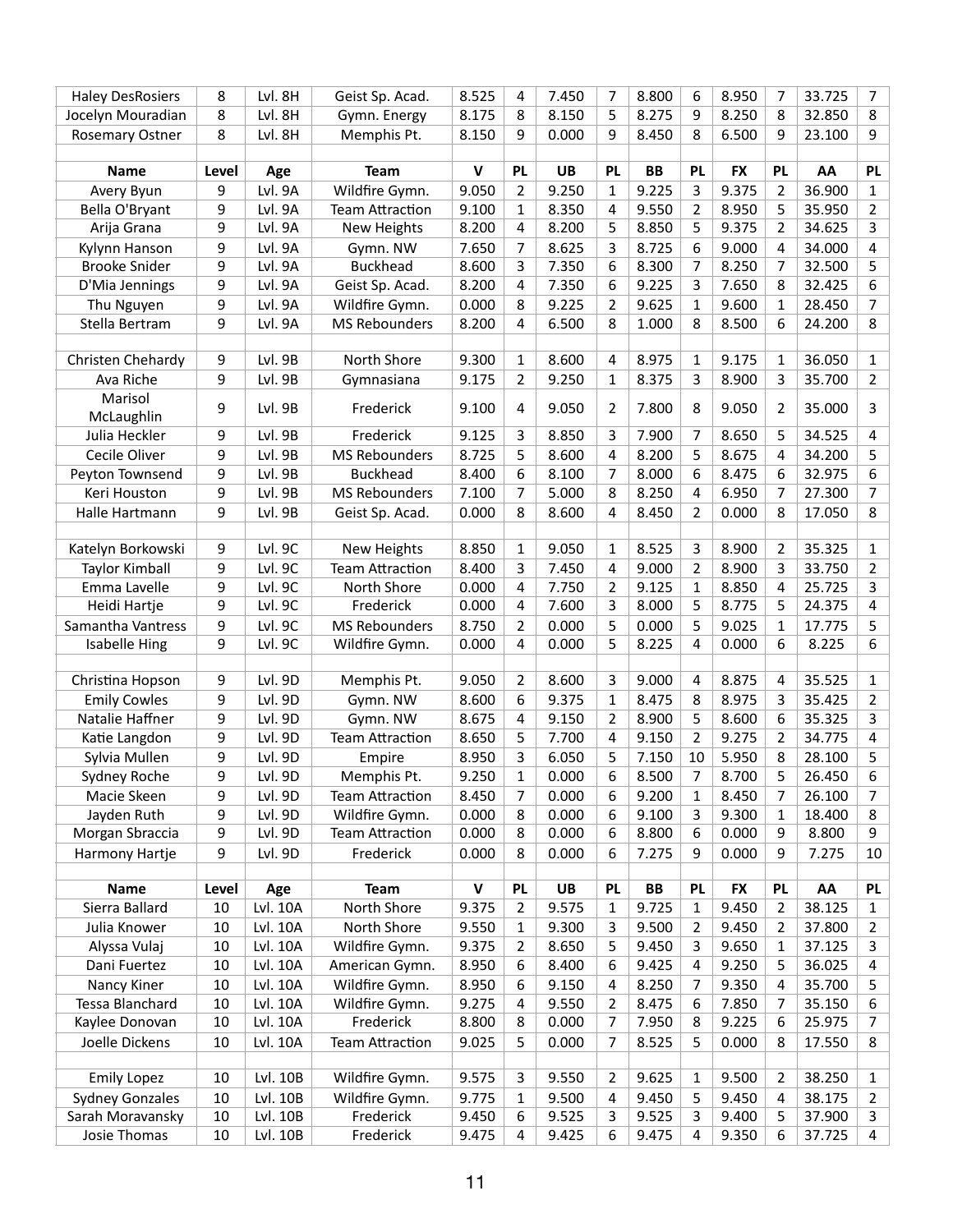| Lauren Bolen<br>Juliana Harrison          | 10       |                |                                |                |                |                |                                |                |                |                |                |                  |                     |
|-------------------------------------------|----------|----------------|--------------------------------|----------------|----------------|----------------|--------------------------------|----------------|----------------|----------------|----------------|------------------|---------------------|
|                                           |          | Lvl. 10B       | Frederick                      | 9.475          | 4              | 9.150          | 7                              | 9.300          | 7              | 9.500          | 2              | 37.425           | 5                   |
|                                           | 10       | Lvl. 10B       | Wildfire Gymn.                 | 9.050          | 9              | 9.450          | 5                              | 9.275          | 8              | 9.300          | 7              | 37.075           | 6                   |
| Myrah Contento                            | 10       | Lvl. 10B       | Frederick                      | 9.325          | 7              | 8.850          | 8                              | 9.125          | 9              | 9.275          | 8              | 36.575           | 7                   |
| Carolanne<br>VanZandt                     | 10       | Lvl. 10B       | North Shore                    | 9.200          | 8              | 8.750          | 9                              | 8.800          | 11             | 9.125          | 9              | 35.875           | 8                   |
| Kaylee Sugimoto                           | 10       | Lvl. 10B       | Multnomah Ath.<br>Club         | 8.200          | 12             | 8.500          | 10                             | 7.375          | 14             | 8.725          | 11             | 32.800           | 9                   |
| Lauren Robertson                          | 10       | Lvl. 10B       | Olympica                       | 8.900          | 10             | 7.600          | 11                             | 7.650          | 13             | 8.075          | 13             | 32.225           | 10                  |
| Giana Kalefe                              | 10       | Lvl. 10B       | Wildfire Gymn.                 | 0.000          | 12             | 9.625          | $\mathbf{1}$                   | 9.325          | 6              | 9.125          | 9              | 28.075           | 11                  |
| Jordyn Duffield                           | 10       | Lvl. 10B       | Wildfire Gymn.                 | 9.675          | $\overline{2}$ | 0.000          | 12                             | 8.500          | 12             | 9.600          | 1              | 27.775           | 12                  |
| <b>Taylor Biss</b>                        | 10       | Lvl. 10B       | Frederick                      | 8.250          | 11             | 0.000          | 12                             | 8.950          | 10             | 8.250          | 12             | 25.450           | 13                  |
| <b>Reese McClure</b>                      | 10       | Lvl. 10B       | Frederick                      | 0.000          | 12             | 0.000          | 12                             | 9.625          | 1              | 0.000          | 14             | 9.625            | 14                  |
|                                           |          |                |                                |                |                |                |                                |                |                |                |                |                  |                     |
| Nicoletta Koulos                          | 10       | Lvl. 10C       | Wildfire Gymn.                 | 9.750          | 1              | 8.650          | 3                              | 8.950          | 2              | 9.800          | 1              | 37.150           | 1                   |
| McKenna Kissinger                         | 10       | Lvl. 10C       | Frederick                      | 8.800          | 4              | 9.175          | $\overline{2}$                 | 9.475          | 1              | 9.225          | 3              | 36.675           | 2                   |
| Sanya Glauber                             | 10       | Lvl. 10C       | Wildfire Gymn.                 | 9.050          | $\overline{2}$ | 9.525          | $\mathbf{1}$                   | 0.000          | 5              | 9.300          | $\overline{2}$ | 27.875           | 3                   |
| Kayli Tran                                | 10       | Lvl. 10C       | Olympica                       | 8.875          | 3              | 0.000          | 4                              | 8.800          | 3              | 8.275          | 4              | 25.950           | 4                   |
| Gretchen Mackie                           | 10       | Lvl. 10C       | <b>Team Attraction</b>         | 0.000          | 5              | 0.000          | 4                              | 8.550          | 4              | 0.000          | 5              | 8.550            | 5                   |
|                                           |          |                |                                |                |                |                |                                |                |                |                |                |                  |                     |
| Nicole Borkowski                          | 10       | Lvl. 10D       | New Heights                    | 9.050          | $\overline{2}$ | 9.050          | $\mathbf{1}$                   | 8.025          | 5              | 9.225          | 1              | 35.350           | 1                   |
| Abbie Vollenweider                        | 10       | Lvl. 10D       | North Shore                    | 9.050          | 2              | 8.250          | $\overline{2}$                 | 8.775          | 3              | 9.050          | 2              | 35.125           | 2                   |
| Naomi Johnson                             | 10       | Lvl. 10D       | <b>Team Attraction</b>         | 9.000          | $\overline{4}$ | 8.000          | 4                              | 9.325          | $\mathbf{1}$   | 8.775          | 3              | 35.100           | 3                   |
| Kailin Foland                             | 10       | Lvl. 10D       | <b>Team Attraction</b>         | 8.875          | 5              | 8.100          | 3                              | 8.775          | 3              | 8.300          | 5              | 34.050           | 4                   |
| Theresa Evangelista                       | 10       | Lvl. 10D       | <b>Team Attraction</b>         | 9.100          | $\mathbf{1}$   | 0.000          | 5                              | 9.075          | 2              | 8.700          | 4              | 26.875           | 5                   |
| <b>Name</b>                               | Level    | Age            | <b>Team</b>                    | $\mathbf v$    | <b>PL</b>      | <b>UB</b>      | <b>PL</b>                      | <b>BB</b>      | <b>PL</b>      | <b>FX</b>      | <b>PL</b>      | AA               | <b>PL</b>           |
|                                           |          |                |                                |                |                |                |                                |                |                |                |                |                  |                     |
| Madeleine<br>Kaesbauer                    | XB       | XB-A           | AIM Gym Gems                   | 9.575          | $\mathbf{1}$   | 9.725          | 1                              | 9.250          | 2              | 9.400          | 3              | 37.950           | $\mathbf{1}$        |
| Claire Koontz                             | XB       | XB-A           | AIM Gym Gems                   | 9.325          | 3              | 9.525          | 2                              | 9.475          | 1              | 9.600          | 1              | 37.925           | 2                   |
| <b>Brooke Holvey</b>                      | XB       | XB-A           | AIM Gym Gems                   | 9.475          | $\overline{2}$ | 9.250          | 3                              | 9.000          | 3              | 9.500          | 2              | 37.225           | 3                   |
| Maeve Garcia                              | XB       | XB-A           | AIM Gym Gems                   | 9.225          | 5              | 8.750          | 6                              | 9.000          | 3              | 9.325          | 4              | 36.300           | 4                   |
| London Little                             | XB       | XB-A           | AIM Gym Gems                   | 9.275          | 4              | 9.150          | 4                              | 8.750          | 5              | 9.050          | 5              | 36.225           | 5                   |
| Layle Hofmeister                          | XB       | XB-A           |                                |                |                |                | 5                              | 8.650          | 6              |                | 6              | 34.950           | 6                   |
|                                           |          |                | LA Gymn. Club                  | 8.650          | 7              | 8.825          |                                |                |                | 8.825          |                |                  |                     |
| Lexi Reavis                               | XB       | XB-A           | LA Gymn. Club                  | 8.750          | 6              | 8.600          | 8                              | 8.600          | 7              | 8.250          | 9              | 34.200           | 7                   |
|                                           |          | XB-A           |                                | 7.800          | 9              | 8.650          | 7                              | 8.450          | 8              | 8.500          | 8              | 33.400           |                     |
| Harper Mikolajczyk<br>Mya Hall            | XB<br>XB | XB-A           | LA Gymn. Club<br>LA Gymn. Club | 7.850          | 8              | 8.300          | 9                              | 7.950          | 9              | 8.750          | 7              | 32.850           | 8<br>9              |
|                                           |          |                |                                |                |                |                |                                |                |                |                |                |                  |                     |
| Ryhanna LeBlanc                           | XB       | $XB-B$         | AIM Gym Gems                   | 9.475          | $\overline{2}$ | 9.650          | 2                              | 9.425          | 4              | 9.475          | 3              | 38.025           | 1                   |
| Sophia Collins                            | XB       | $XB-B$         | AIM Gym Gems                   | 9.450          | 3              | 9.475          | 3                              | 9.500          | 2              | 9.525          | 2              | 37.950           | 2                   |
| Caroline Guillott                         | XB       | $XB-B$         | Bengal Gymn.                   | 9.525          | $\mathbf{1}$   | 9.350          | 5                              | 9.575          | 1              | 9.350          | 4              | 37.800           | 3                   |
| Ann Aucoin                                | XB       | $XB-B$         | AIM Gym Gems                   | 9.275          | 5              | 9.700          | $\mathbf{1}$                   | 8.800          | 6              | 9.625          | 1              | 37.400           | 4                   |
| Emma Guarisco                             | XB       | $XB-B$         | Bengal Gymn.                   | 9.450          | 3              | 9.425          | 4                              | 9.450          | 3              | 8.975          | 6              | 37.300           | 5                   |
| Londyn Richardson                         | XB       | $XB-B$         | Bengal Gymn.                   | 8.925          | 6              | 8.900          | 8                              | 9.300          | 5              | 8.850          | 7              | 35.975           | 6                   |
| <b>Abigail Clark</b>                      | XB       | $XB-B$         | Dreamworks                     | 8.700          | 8              | 9.000          | 7                              | 8.400          | 7              | 9.000          | 5              | 35.100           | 7                   |
| <b>Isabel Clark</b>                       | XB       | $XB-B$         | Dreamworks                     | 8.800          | $\overline{7}$ | 9.150          | 6                              | 8.300          | 8              | 8.750          | 8              | 35.000           | 8                   |
| Addelyn O'Quin                            | XB       | $XB-C$         | Bengal Gymn.                   | 9.350          | 3              | 9.500          | 3                              | 9.525          | $\mathbf{1}$   | 9.450          | 1              | 37.825           | 1                   |
| Sela Alwood                               | XB       | $XB-C$         | Bengal Gymn.                   | 9.300          | 5              | 9.750          | $\mathbf{1}$                   | 9.350          | 3              | 9.000          | 3              | 37.400           | 2                   |
| Zahara Firven                             | XB       | $XB-C$         | Bengal Gymn.                   | 9.625          | 1              | 9.650          | $\overline{2}$                 | 9.400          | 2              | 8.300          | 6              | 36.975           | 3                   |
|                                           |          | $XB-C$         |                                | 9.525          | $\overline{2}$ | 9.450          | 4                              | 9.350          | 3              | 8.600          | 5              | 36.925           |                     |
| <b>Emily Claire Greene</b><br>Emma Savoie | XB<br>XB | $XB-C$         | Bengal Gymn.<br>SoLA           | 9.350          | 3              | 9.150          | 6                              | 8.650          | $\overline{7}$ | 9.025          | 2              | 36.175           | 4<br>5              |
| Isabelle Tubbs                            | XB       | $XB-C$         | SoLA                           | 9.100          | 6              | 9.325          | 5                              | 8.700          | 5              | 8.900          | 4              | 36.025           | 6                   |
| <b>Holy Collins</b>                       | XB       | $XB-C$         | Bengal Gymn.                   | 9.000          | 7              | 8.850          | 7                              | 8.700          | 5              | 7.850          | 7              | 34.400           | 7                   |
|                                           |          |                |                                |                |                |                |                                |                |                |                |                |                  |                     |
| Erin Sullivan<br>Mackenzie Millican       | XB<br>XB | XB-D<br>$XB-D$ | Bengal Gymn.<br>Bengal Gymn.   | 9.300<br>9.125 | 2<br>3         | 9.575<br>9.750 | $\overline{2}$<br>$\mathbf{1}$ | 9.500<br>8.950 | 1<br>3         | 9.150<br>9.175 | 3<br>1         | 37.525<br>37.000 | 1<br>$\overline{2}$ |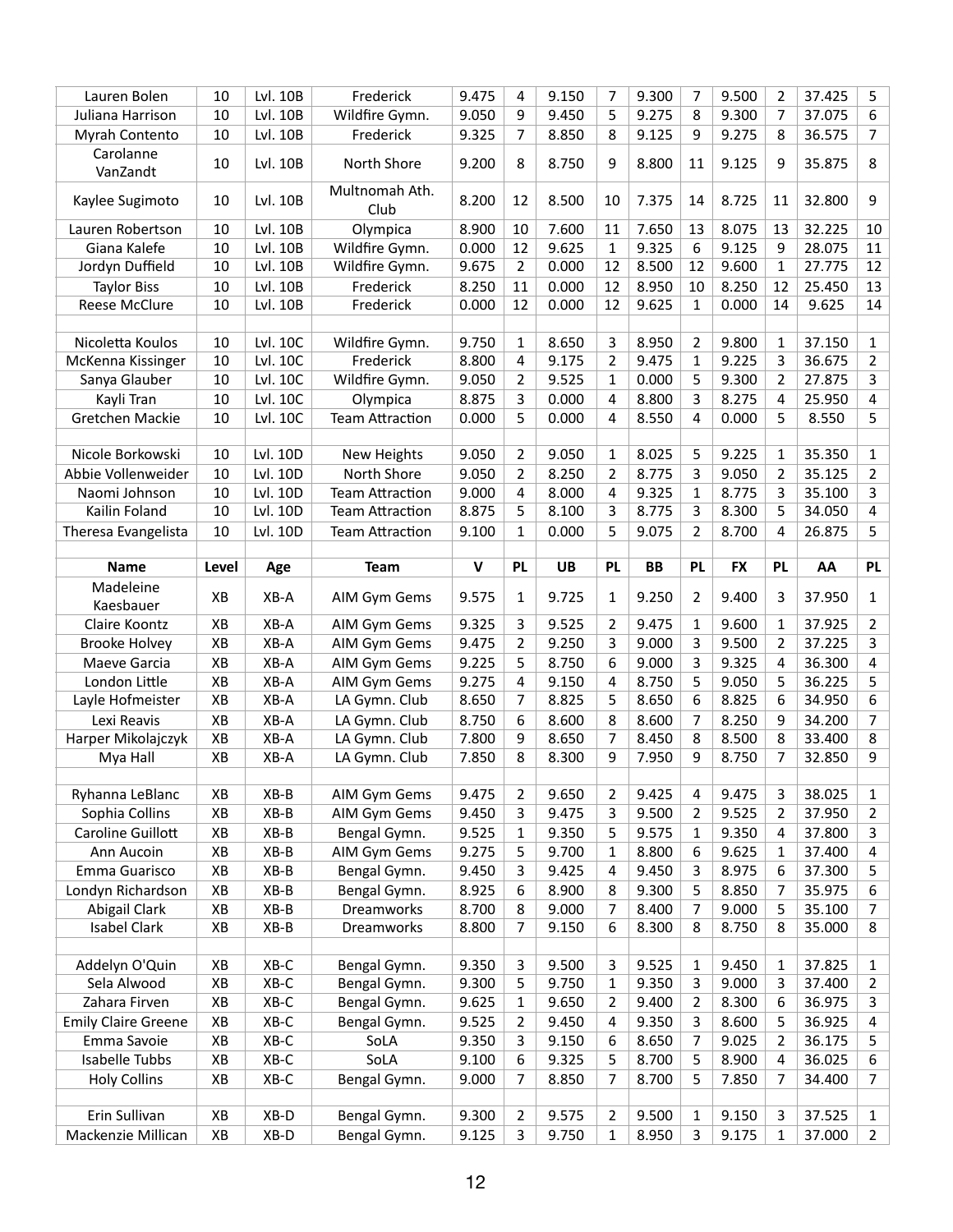| Mary Elizabeth Hill     | XB        | $XB-D$ | Bengal Gymn.    | 9.075       | 5                   | 9.575     | $\overline{2}$ | 9.050     | $\overline{2}$ | 9.175     | 1              | 36.875 | 3              |
|-------------------------|-----------|--------|-----------------|-------------|---------------------|-----------|----------------|-----------|----------------|-----------|----------------|--------|----------------|
| Taylor Labadan          | XB        | XB-D   | Dreamworks      | 9.125       | 3                   | 8.675     | 5              | 8.950     | 3              | 9.125     | 4              | 35.875 | 4              |
| Amelia Chandler         | XB        | XB-D   | Bengal Gymn.    | 9.425       | $\mathbf{1}$        | 8.700     | 4              | 8.400     | 5              | 8.950     | 5              | 35.475 | 5              |
|                         |           |        |                 |             |                     |           |                |           |                |           |                |        |                |
| Megan Benjamin          | XS        | XS-A   | Tupelo Gymn.    | 9.400       | 1                   | 9.475     | 1              | 8.850     | 1              | 8.850     | 2              | 36.575 | $\mathbf{1}$   |
| Jada Smith              | XS        | XS-A   | Tupelo Gymn.    | 8.650       | $\overline{2}$      | 8.750     | $\overline{2}$ | 8.100     | 3              | 9.275     | 1              | 34.775 | $\overline{2}$ |
| <b>Chloe Briggs</b>     | XS        | XS-A   | LA Gymn. Club   | 7.950       | 3                   | 8.750     | $\overline{2}$ | 8.500     | 2              | 8.450     | 3              | 33.650 | 3              |
| Elise Bordelon          | XS        | XS-A   | LA Gymn. Club   | 7.950       | 3                   | 8.650     | $\overline{a}$ | 7.250     | 4              | 7.850     | 4              | 31.700 | 4              |
|                         |           |        |                 |             |                     |           |                |           |                |           |                |        |                |
| Claire Kelly            | XS        | $XS-B$ | Tupelo Gymn.    | 9.025       | 4                   | 10.000    | 1              | 9.350     | 1              | 9.350     | 2              | 37.725 | $\mathbf{1}$   |
| Londyn Bovia            | XS        | $XS-B$ | AIM Gym Gems    | 9.250       | $\overline{2}$      | 9.500     | $\overline{2}$ | 9.100     | 3              | 9.450     | 1              | 37.300 | $\overline{2}$ |
| Calli Hargrave          | XS        | $XS-B$ | AIM Gym Gems    | 9.175       | 3                   | 9.425     | 3              | 9.125     | $\overline{2}$ | 9.275     | 3              | 37.000 | 3              |
| <b>Hallie Parker</b>    | XS        | $XS-B$ | Tupelo Gymn.    | 9.425       | 1                   | 9.350     | 4              | 8.850     | 4              | 9.100     | 4              | 36.725 | 4              |
| <b>Riley Thomson</b>    | XS        | $XS-B$ | Gym World of GA | 8.750       | 5                   | 9.275     | 5              | 8.725     | 5              | 8.800     | 5              | 35.550 | 5              |
| Lily Thibodeaux         | XS        | $XS-B$ | LA Gymn. Club   | 8.400       | 6                   | 8.250     | 6              | 8.050     | 6              | 8.450     | 6              | 33.150 | 6              |
|                         |           |        |                 |             |                     |           |                |           |                |           |                |        |                |
| <b>Name</b>             | Level     | Age    | <b>Team</b>     | $\mathbf v$ | <b>PL</b>           | <b>UB</b> | <b>PL</b>      | <b>BB</b> | <b>PL</b>      | <b>FX</b> | <b>PL</b>      | AA     | <b>PL</b>      |
| Isabella Sanchez        | <b>XS</b> | $XS-C$ | Acadiana        | 9.125       | $\overline{2}$      | 9.700     | 1              | 9.550     | 1              | 9.575     | 1              | 37.950 | $\mathbf{1}$   |
| Alyssa McCall           | XS        | XS-C   | Gym World of GA | 9.100       | 4                   | 9.375     | 2              | 9.300     | 2              | 9.250     | 4              | 37.025 | $\overline{2}$ |
| Lily Heath              | XS        | $XS-C$ | Dreamworks      | 9.125       | $\overline{2}$      | 9.325     | 3              | 8.900     | 3              | 9.400     | 3              | 36.750 | 3              |
| Jessie Robert           | XS        | $XS-C$ | AIM Gym Gems    | 9.300       | 1                   | 9.200     | 4              | 8.650     | 5              | 8.575     | 7              | 35.725 | 4              |
| <b>Emily Belden</b>     | XS        | $XS-C$ | SoLA            | 8.500       | 5                   | 8.550     | 8              | 8.700     | 4              | 9.450     | 2              | 35.200 | 5              |
| Amiracle McGee          | XS        | $XS-C$ | Dreamworks      | 8.500       | 5                   | 8.875     | 6              | 8.600     | 6              | 8.575     | 7              | 34.550 | 6              |
| Coti Alpha              | XS        | XS-C   | LA Gymn. Club   | 8.050       | 8                   | 9.200     | 4              | 8.200     | 7              | 8.900     | 5              | 34.350 | 7              |
| Ryleigh Bourque         | XS        | $XS-C$ | LA Gymn. Club   | 8.300       | $\overline{7}$      | 8.750     | 7              | 8.150     | 8              | 8.600     | 6              | 33.800 | 8              |
|                         |           |        |                 |             |                     |           |                |           |                |           |                |        |                |
| Elizabeth Ingram        | XS        | XS-D   | Acadiana        | 9.500       | $\mathbf{1}$        | 9.625     | 3              | 9.525     | 1              | 9.650     | 1              | 38.300 | $\mathbf{1}$   |
| Alexa Foster            | XS        | XS-D   | AIM Gym Gems    | 9.250       | 6                   | 9.650     | $\overline{2}$ | 9.325     | 4              | 9.300     | 6              | 37.525 | $\overline{2}$ |
| Avery Denicola          | XS        | XS-D   | Bengal Gymn.    | 8.950       | 9                   | 9.700     | 1              | 9.300     | 5              | 9.525     | 2              | 37.475 | 3              |
| <b>Addison Heinz</b>    | XS        | XS-D   | AIM Gym Gems    | 9.325       | 5                   | 9.325     | 6              | 9.225     | 9              | 9.475     | 3              | 37.350 | 4              |
| Mia Citan               | XS        | XS-D   | AIM Gym Gems    | 9.400       | 3                   | 9.625     | 3              | 8.950     | 10             | 9.175     | 8              | 37.150 | 5              |
| Julia Norton            | XS        | XS-D   | AIM Gym Gems    | 9.425       | $\overline{2}$      | 8.925     | 11             | 9.400     | 3              | 9.250     | 7              | 37.000 | 6              |
| <b>Gavie Stevens</b>    | XS        | XS-D   | AIM Gym Gems    | 9.350       | 4                   | 9.050     | 10             | 9.250     | 7              | 9.350     | 5              | 37.000 | 6              |
| <b>Claire Clouatre</b>  | XS        | XS-D   | AIM Gym Gems    | 8.600       | 10                  | 9.100     | 9              | 9.450     | $\overline{2}$ | 9.425     | 4              | 36.575 | 8              |
| Rhylee Walker           | XS        | XS-D   | AIM Gym Gems    | 9.000       | $\overline{7}$      | 9.225     | $\overline{7}$ | 9.275     | 6              | 8.800     | 12             | 36.300 | 9              |
| <b>Allison Bertrand</b> | XS        | XS-D   | SoLA            | 8.600       | 10                  | 9.150     | 8              | 9.250     | 7              | 9.075     | 9              | 36.075 | 10             |
| Hannah Lucius           | XS        | XS-D   | Tupelo Gymn.    | 9.000       | $\overline{7}$      | 9.500     | 5              | 8.300     | 12             | 9.075     | 9              | 35.875 | 11             |
| Macie Millet            | XS        | $XS-D$ | LA Gymn. Club   | 8.525       | 12                  | 8.350     | 13             | 8.500     | 11             | 9.075     | 9              | 34.450 | 12             |
| Abigail Howard          | XS        | XS-D   | LA Gymn. Club   | 8.400       | 13                  | 8.850     | 12             | 7.650     | 13             | 8.600     | 13             | 33.500 | 13             |
|                         |           |        |                 |             |                     |           |                |           |                |           |                |        |                |
| Alex Piasecki           | XS        | XS-E   | Acadiana        | 9.250       | 5                   | 9.950     | $\mathbf{1}$   | 9.350     | $\overline{2}$ | 9.175     | 4              | 37.725 | $\mathbf 1$    |
| Sydney Piasecki         | XS        | XS-E   | Acadiana        | 9.275       | 3                   | 9.700     | $\overline{2}$ | 9.150     | 4              | 9.225     | $\overline{2}$ | 37.350 | $\overline{2}$ |
| <b>Madison Palmer</b>   | XS        | $XS-E$ | AIM Gym Gems    | 9.275       | 3                   | 9.175     | 6              | 9.450     | 1              | 9.375     | 1              | 37.275 | 3              |
| Mia Montero             | XS        | XS-E   | Gym World of GA | 9.400       | $\mathbf{1}$        | 9.450     | 3              | 9.175     | 3              | 9.200     | 3              | 37.225 | 4              |
| Brenyn Mayeaux          | XS<br>XS  | XS-E   | Bengal Gymn.    | 9.350       | $\overline{2}$<br>6 | 9.000     | $\overline{7}$ | 9.000     | 5              | 8.850     | 7              | 36.200 | 5              |
| Ananya Gopinath         |           | XS-E   | Gym World of GA | 8.850       |                     | 9.375     | 4              | 8.900     | 6              | 9.025     | 5              | 36.150 | 6              |
| Sadie Stelly            | XS        | XS-E   | SoLA            | 8.850       | 6                   | 9.350     | 5              | 8.825     | 7              | 9.000     | 6              | 36.025 | $\overline{7}$ |
| <b>Blake Green</b>      | XG        | XG-A   | Alpha Omega     | 8.625       | $\overline{2}$      | 9.100     | $\mathbf{1}$   | 8.600     | 1              | 9.000     | 3              | 35.325 | $\mathbf{1}$   |
| Alicia Houston          | XG        | XG-A   | Alpha Omega     | 9.250       | $\mathbf{1}$        | 8.400     | 3              | 8.250     | $\overline{2}$ | 9.400     | 1              | 35.300 | $\overline{2}$ |
| Mikeala Franklin        | XG        | XG-A   | Alpha Omega     | 8.550       | 3                   | 8.750     | $\overline{2}$ | 8.025     | 3              | 9.025     | $\overline{2}$ | 34.350 | 3              |
|                         |           |        |                 |             |                     |           |                |           |                |           |                |        |                |
| <b>Name</b>             | Level     | Age    | <b>Team</b>     | $\mathbf v$ | <b>PL</b>           | <b>UB</b> | <b>PL</b>      | BB        | PL             | <b>FX</b> | <b>PL</b>      | AA     | <b>PL</b>      |
| Alaynna Bennett         | XG        | $XG-B$ | AIM Gym Gems    | 9.025       | $\overline{2}$      | 9.250     | 3              | 9.275     | 1              | 9.550     | 1              | 37.100 | $\mathbf{1}$   |
| Morgan Williams         | XG        | $XG-B$ | AIM Gym Gems    | 8.875       | 3                   | 9.425     | $\mathbf{1}$   | 8.250     | 4              | 9.350     | 3              | 35.900 | $2^{\circ}$    |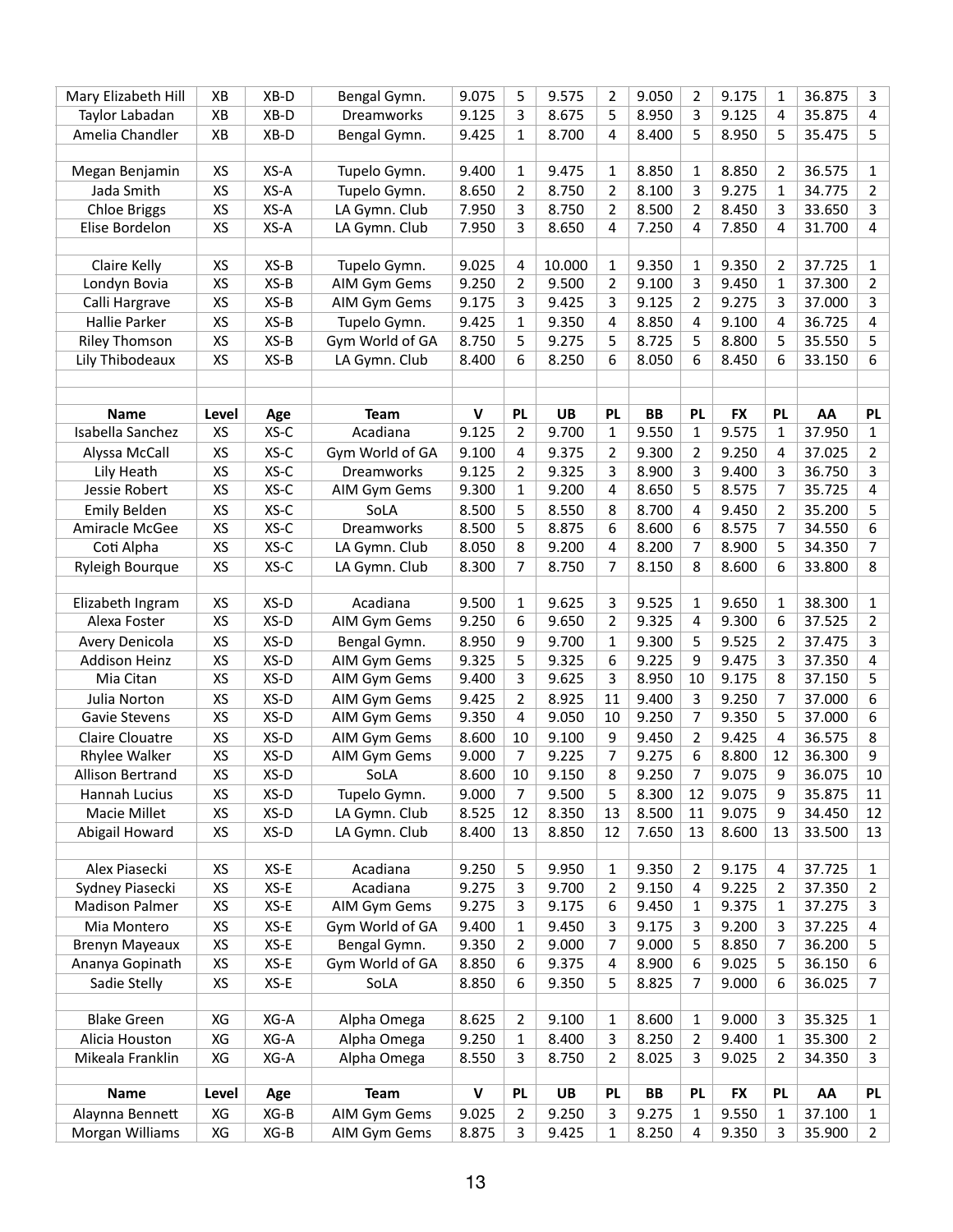| <b>Cadance Nabors</b>    | XG    | $XG-B$ | Tupelo Gymn.    | 9.150        | 1              | 9.350 | 2              | 7.775     | 7              | 9.300     | 4         | 35.575 | 3            |
|--------------------------|-------|--------|-----------------|--------------|----------------|-------|----------------|-----------|----------------|-----------|-----------|--------|--------------|
| Amayah Johnson           | XG    | $XG-B$ | Alpha Omega     | 8.850        | 4              | 8.200 | 6              | 8.600     | 3              | 9.100     | 5         | 34.750 | 4            |
| <b>Finley Thomas</b>     | XG    | $XG-B$ | Tupelo Gymn.    | 7.500        | 7              | 9.075 | 4              | 8.200     | 5              | 9.425     | 2         | 34.200 | 5            |
| Anaiah Cone              | XG    | $XG-B$ | In Flight       | 8.100        | 6              | 8.950 | 5              | 7.800     | 6              | 8.975     | 6         | 33.825 | 6            |
| Morgan Watkins           | XG    | $XG-B$ | In Flight       | 8.300        | 5              | 7.700 | 7              | 8.700     | 2              | 8.700     | 7         | 33.400 | 7            |
|                          |       |        |                 |              |                |       |                |           |                |           |           |        |              |
| <b>Ellie Kertis</b>      | XG    | XG-C   | Alpha Omega     | 9.275        | $\mathbf{1}$   | 9.450 | $\mathbf{1}$   | 8.500     | 6              | 9.425     | 1         | 36.650 | $\mathbf{1}$ |
| Mackenzie Cannon         | XG    | XG-C   | Alpha Omega     | 9.250        | $\overline{2}$ | 9.225 | 3              | 8.550     | 5              | 9.425     | 1         | 36.450 | 2            |
| Cassidy Redmond          | XG    | XG-C   | All American    | 9.100        | 3              | 8.650 | 6              | 9.000     | 2              | 9.400     | 3         | 36.150 | 3            |
| Sadie Levitt             | XG    | XG-C   | IK Gymn.        | 8.675        | 6              | 9.125 | 4              | 9.125     | 1              | 8.950     | 6         | 35.875 | 4            |
| <b>Madison Holm</b>      | XG    | XG-C   | Alpha Omega     | 8.800        | 5              | 9.350 | $\overline{2}$ | 8.625     | 3              | 9.000     | 5         | 35.775 | 5            |
| Kylie Bingham            | XG    | XG-C   | Alpha Omega     | 9.075        | 4              | 8.750 | 5              | 8.625     | 3              | 9.025     | 4         | 35.475 | 6            |
| Ashlyn                   |       |        |                 |              |                |       |                |           |                |           |           |        |              |
| Schievelbein             | XG    | XG-C   | Alpha Omega     | 8.150        | 7              | 8.600 | 7              | 8.250     | 7              | 8.950     | 6         | 33.950 | 7            |
| <b>Hadley Bleazard</b>   | XG    | XG-C   | All American    | 0.000        | 8              | 8.000 | 8              | 6.600     | 8              | 8.175     | 8         | 22.775 | 8            |
|                          |       |        |                 |              |                |       |                |           |                |           |           |        |              |
| <b>Aubree Vickers</b>    | XG    | XG-D   | AIM Gym Gems    | 9.400        | $\mathbf{1}$   | 9.500 | $\mathbf{1}$   | 8.925     | 4              | 9.450     | 3         | 37.275 | 1            |
| <b>Moriah Thompson</b>   | XG    | XG-D   | AIM Gym Gems    | 8.850        | 3              | 9.225 | 4              | 9.325     | $\overline{2}$ | 9.425     | 4         | 36.825 | 2            |
| Mia Kotler               | XG    | XG-D   | IK Gymn.        | 9.150        | 2              | 9.125 | 5              | 9.175     | 3              | 9.225     | 7         | 36.675 | 3            |
| Sara Wilton              | XG    | XG-D   | Gym World of GA | 8.725        | 4              | 9.250 | 3              | 8.900     | 5              | 9.400     | 5         | 36.275 | 4            |
| Maci Thomas              | XG    | XG-D   | Tupelo Gymn.    | 8.450        | 9              | 8.700 | 8              | 9.550     | 1              | 8.975     | 9         | 35.675 | 5            |
| Charlotte Ferdon         | XG    | XG-D   | Gym World of GA | 8.600        | 6              | 8.550 | 9              | 8.600     | 6              | 9.475     | 2         | 35.225 | 6            |
| Ava Hill                 | XG    | XG-D   | American Gymn.  | 8.625        | 5              | 8.725 | 7              | 8.600     | 6              | 9.275     | 6         | 35.225 | 6            |
| Amelia Klos              | XG    | XG-D   | American Gymn.  | 8.600        | 6              | 9.500 | $\mathbf{1}$   | 7.525     | 9              | 9.500     | 1         | 35.125 | 8            |
| Ryleigh Owen             | XG    | XG-D   | Tupelo Gymn.    | 8.450        | 9              | 8.750 | 6              | 7.925     | 8              | 8.575     | 10        | 33.700 | 9            |
| Leyna Legunas            | XG    | XG-D   | All American    | 8.525        | 8              | 8.000 | 10             | 7.400     | 10             | 9.225     | 7         | 33.150 | 10           |
|                          |       |        |                 |              |                |       |                |           |                |           |           |        |              |
| Natalia Rios             | XG    | XG-E   | American Gymn.  | 9.200        | 3              | 9.175 | 2              | 8.825     | 2              | 9.525     | 2         | 36.725 | 1            |
| Lucy Rimes               | XG    | XG-E   | AIM Gym Gems    | 9.000        | 6              | 9.050 | 4              | 9.050     | 1              | 9.325     | 4         | 36.425 | 2            |
| Danica Naylor            |       |        |                 |              |                |       | $\mathbf{1}$   | 8.250     | 6              | 9.475     |           | 36.300 | 3            |
|                          | XG    | XG-E   | American Gymn.  | 9.200        | 3              | 9.375 |                |           |                |           | 3         |        |              |
| <b>Bailey Ray</b>        | XG    | XG-E   | Gym World of GA | 9.300        | $\overline{2}$ | 8.850 | 6              | 8.750     | 3              | 9.300     | 6         | 36.200 | 4            |
| Mariana Giraldo          | XG    | XG-E   | Gym World of GA | 9.350        | 1              | 9.150 | 3              | 8.200     | 7              | 9.325     | 4         | 36.025 | 5            |
| Paula Sandoval           | XG    | XG-E   | Gym World of GA | 8.900        | 7              | 8.850 | 6              | 8.525     | 4              | 9.150     | 7         | 35.425 | 6            |
| Grace Lancaster          | XG    | XG-E   | American Gymn.  | 9.125        | 5              | 8.700 | 8              | 7.800     | 8              | 9.600     | 1         | 35.225 | 7            |
| Gina Gross               | XG    | XG-E   | Gym World of GA | 8.250        | 8              | 9.025 | 5              | 8.475     | 5              | 9.075     | 8         | 34.825 | 8            |
|                          |       |        |                 |              |                |       |                |           |                |           |           |        |              |
| <b>Name</b>              | Level | Age    | <b>Team</b>     | $\mathsf{V}$ | <b>PL</b>      | UB    | <b>PL</b>      | <b>BB</b> | <b>PL</b>      | <b>FX</b> | <b>PL</b> | AA     | <b>PL</b>    |
| Cecilya Guilbault        | XG    | XG-F   | American Gymn.  | 9.125        | 2              | 9.150 | 7              | 8.925     | 5              | 9.650     | 1         | 36.850 | 1            |
| Valentina Pelaez         | XG    | XG-F   | Gym World of GA | 8.700        | 6              | 9.450 | $\mathbf{1}$   | 9.200     | 2              | 9.325     | 4         | 36.675 | 2            |
| Lizzy Witcher            | XG    | XG-F   | Tupelo Gymn.    | 9.075        | 3              | 9.175 | 6              | 9.150     | 3              | 9.275     | 5         | 36.675 | 2            |
| Emma Harm                | XG    | XG-F   | American Gymn.  | 9.000        | 4              | 9.325 | 3              | 8.625     | 6              | 9.275     | 5         | 36.225 | 4            |
| <b>Brnlee Thibodeaux</b> | XG    | XG-F   | AIM Gym Gems    | 9.325        | $\mathbf{1}$   | 9.325 | 3              | 7.500     | 10             | 9.425     | 3         | 35.575 | 5            |
| Rae Isaac                | XG    | XG-F   | In Flight       | 8.850        | 5              | 9.050 | 8              | 8.000     | 8              | 9.550     | 2         | 35.450 | 6            |
| Sienna Roberts           | XG    | XG-F   | American Gymn.  | 7.600        | 10             | 9.375 | $\overline{2}$ | 9.025     | 4              | 9.200     | 7         | 35.200 | 7            |
| Kiley Hill               | XG    | XG-F   | SoLA            | 8.650        | $\overline{7}$ | 7.750 | 10             | 9.400     | 1              | 9.200     | 7         | 35.000 | 8            |
| Kimbirlee Booth          | XG    | XG-F   | All American    | 8.400        | 8              | 9.300 | 5              | 8.275     | 7              | 8.925     | 10        | 34.900 | 9            |
| Margaret                 |       |        |                 |              |                |       |                |           |                |           |           |        |              |
| Townsend                 | XG    | XG-F   | IK Gymn.        | 7.950        | 9              | 8.250 | 9              | 7.900     | 9              | 9.075     | 9         | 33.175 | 10           |
|                          |       |        |                 |              |                |       |                |           |                |           |           |        |              |
| Darion Reynaud           | XG    | $XG-G$ | AIM Gym Gems    | 9.425        | 1              | 9.000 | 2              | 8.850     | 2              | 9.600     | 1         | 36.875 | 1            |
| Mia Robichaux            | XG    | $XG-G$ | AIM Gym Gems    | 8.950        | $\overline{2}$ | 9.200 | 1              | 7.950     | 6              | 9.425     | 3         | 35.525 | 2            |
| Marissa Nowicki          | XG    | $XG-G$ | American Gymn.  | 8.450        | $\overline{4}$ | 8.900 | 3              | 8.850     | 2              | 9.175     | 5         | 35.375 | 3            |
| Courtney Boone           | XG    | $XG-G$ | SoLA            | 8.200        | 5              | 8.500 | 6              | 9.375     | $\mathbf 1$    | 9.200     | 4         | 35.275 | 4            |
| Kayla Norrod             | XG    | $XG-G$ | American Gymn.  | 8.500        | 3              | 8.900 | 3              | 8.475     | 5              | 9.150     | 6         | 35.025 | 5            |
| Julianne Morgan          | XG    | $XG-G$ | Bengal Gymn.    | 8.000        | 6              | 8.550 | 5              | 8.825     | 4              | 9.500     | 2         | 34.875 | 6            |